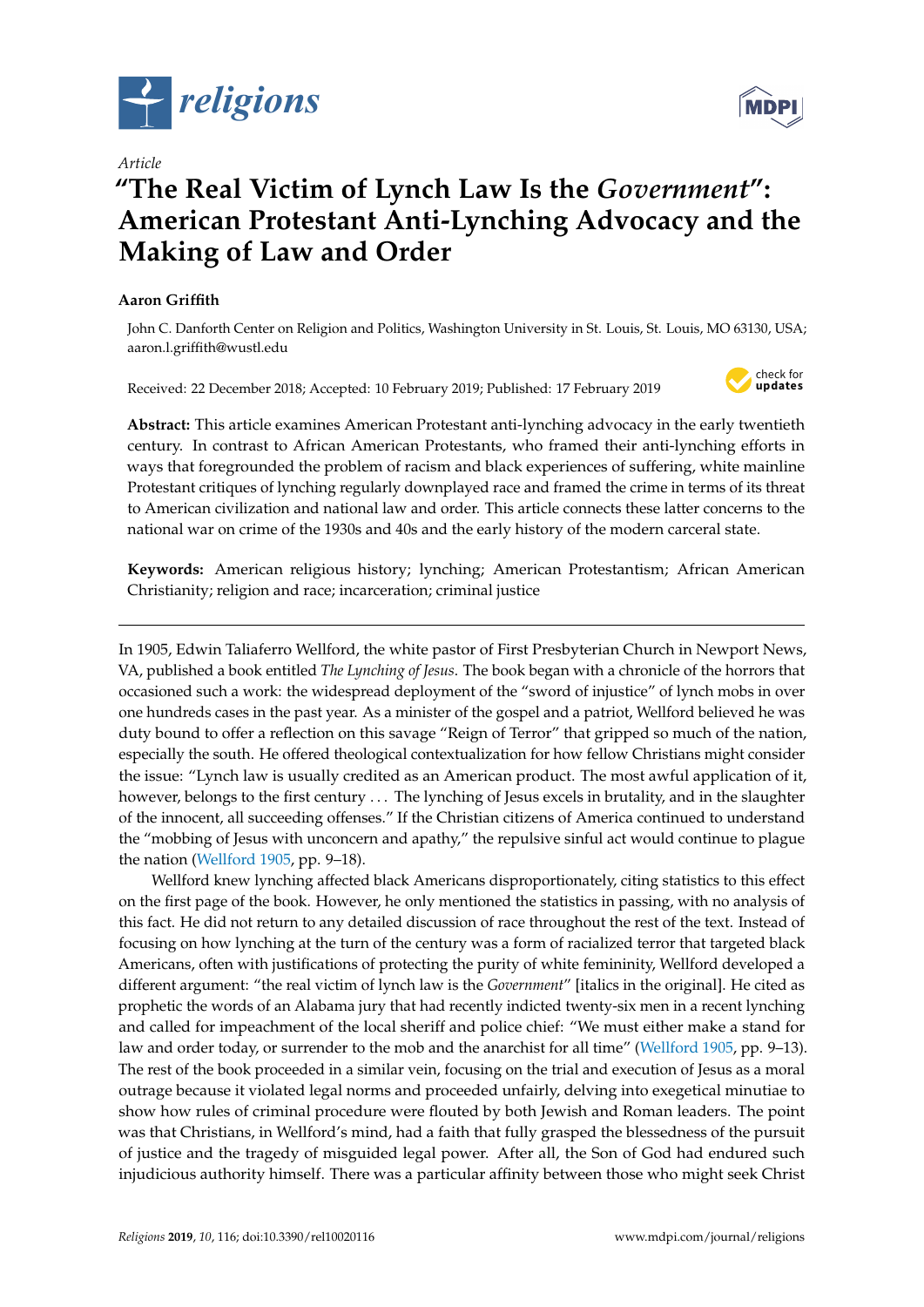and public safety in the modern American context: "All who would be lovers of law and order must be lovers of Jesus" [\(Wellford](#page-17-0) [1905,](#page-17-0) pp. 101–2).

Wellford's text exemplified a complicated blend of religious ideas regarding lynching in the early twentieth century, ideas also present in the writing and speaking of numerous other white Protestants at the time. Here was a white religious leader making a forceful argument for recognition of Christ's status as a lynched man. However, his argument differed significantly from those made by many African American anti-lynching advocates around the same time. The significance of Christ's death for Wellford was found in the stark contrast of his holy perfection to the actions of the conniving mobs who put him on trial and executed him. This was not primarily an argument about race or racial violence; Wellford's Christ was not black. Instead, it was an argument focused on the safeguarding of the state and the violent capacities it might pursue in service of society. "Law and order" was the crucial term, one that denoted disciplined enforcement and due process. Securing these would benefit society more broadly, which in turn could safeguard African Americans from racist violence. But the primary aim was the preservation and strengthening of the legal order itself.<sup>1</sup> This combination of racial elision and legal concern defined white Christian anti-lynching activism, and would remain a potent public force as the century wore on.

This article explores this dynamic through the public anti-lynching advocacy of leaders like Wellford in the first few decades of the twentieth century: ministers at prominent Protestant churches, leaders of their denominations, and authors in Protestant magazines and newspapers. People from this demographic were more likely to oppose lynching than the average layperson in the pews.<sup>2</sup> These leaders can loosely be termed as belonging to the Protestant "mainline," in that they were part of historic denominations with a wide footprint in the American religious and cultural mainstream at the turn of the twentieth century.<sup>3</sup> They were leading members of one side of the culture war over lynching that historian Michael Pfeifer has examined at length, the "middle-class due-process advocates" who faced down "rural and working-class supporters of 'rough justice.'" [\(Pfeifer](#page-16-0) [2004,](#page-16-0) pp. 2–3).

There was a wide spectrum of mainline Protestants committed to the anti-lynching cause, politically and theologically. Some were quite confident in the role of politics and social activism in bringing about the kingdom of God, others less so. Some were quite conservative in their doctrine, others fully imbibed the latest in liberal theological trends. With lynching, some deplored the act, while others were more hesitant (and, as we shall see, could sometimes equivocate depending on the context). This article will attend to some of these important differences across the Protestant spectrum, but will focus primarily on exploring what this wide spectrum of believers held in common concerning the lynching menace. Broadly speaking, these Protestants held a confidence in their Christian obligation to impact and improve American society. This wide-ranging "social Christianity" often retained evangelical zeal for orthodox piety even as denominational leaders, sometimes in response to grassroots influence, involved themselves in economic debates and humanitarian issues [\(Carter](#page-15-0) [2015,](#page-15-0) pp. 150–69).

There were important textures and internal debates within early twentieth-century mainline Protestant social Christianity that should not be obscured. Social Christianity was, as Heath Carter has argued, "a heterogeneous tradition" [\(Carter](#page-15-1) [2017\)](#page-15-1). But this article will point to a consensus on lynching

<sup>1</sup> My interpretation of Wellford's *The Lynching of Jesus* challenges other recent readings of this text, like those of Donald Mathews and James Cone. Both have both stressed Wellford's text as a rare example of white solidarity with black people in his willingness to frame Christ as a lynching victim. Though I follow Mathews and Cone on other points in this article and find their contributions to understanding the religious character of lynching invaluable, I differ with their reading of Wellford. Why Wellford should be read as a text less about racial solidarity and more about law and order will become apparent in the final section of this article [\(D. G. Mathews](#page-16-1) [2017;](#page-16-1) [Cone](#page-15-2) [2012\)](#page-15-2).

<sup>&</sup>lt;sup>2</sup> For a compendium of various Protestant responses to lynching that emphasizes official denominational pronouncements, see [\(Miller](#page-16-2) [1957\)](#page-16-2). One study of lynching from 1933 argued that larger churches were more likely to have ministers who opposed lynching, while ministers of smaller churches were more likely to sympathize with the lynchers [\(Raper](#page-16-3) [1933,](#page-16-3) pp. 21–23).

<sup>3</sup> For a discussion of various approaches to defining the "mainline" in American religion, see [\(Coffman](#page-15-3) [2013,](#page-15-3) pp. 3–11).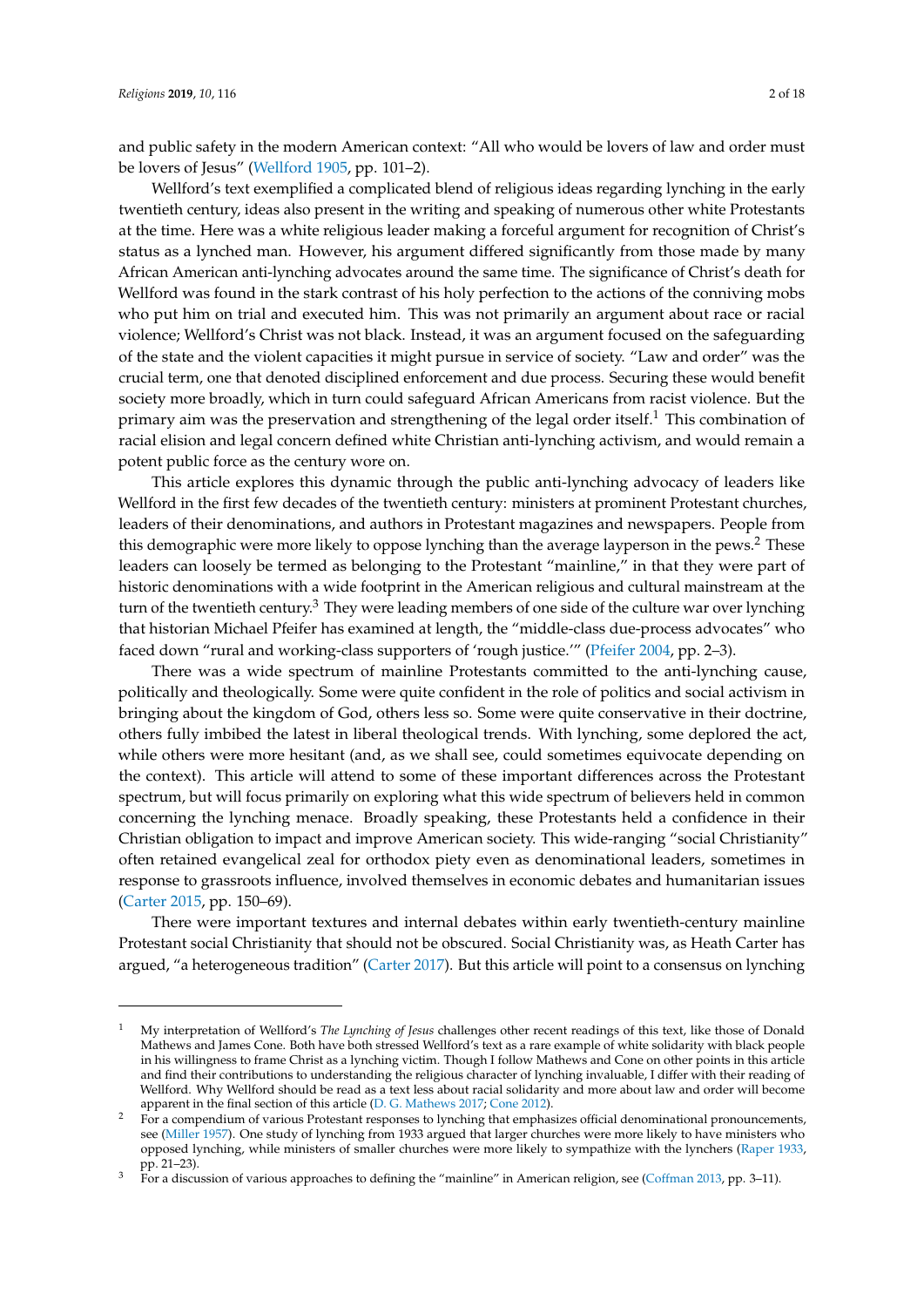that underlay important shifts in white Protestant consideration of politics and criminal justice. This consensus would help form a cultural foundation for the country's deployment of law and order rhetoric and policies in later generations, and ultimately its system of mass incarceration. As with other well-intentioned Protestant humanitarian projects at the time, their efforts were, as historian Heather Curtis has put it, "bound up with personal self-interest and broader political agendas," for "the practice of philanthropy has always involved the exercise of privilege, prejudice, and power" [\(Curtis](#page-15-4) [2018,](#page-15-4) p. 6).

This linkage of anti-lynching activism with the history of mass incarceration follows an important recent turn in carceral studies, as scholars have moved beyond the "backlash" paradigm of narrating the Nixon and Reagan-era conservatism as the progenitor of rising prison populations. As the subtitle of Naomi Murakawa's important book in this vein has argued provocatively, "liberals built prison America" [\(Murakawa](#page-16-4) [2014;](#page-16-4) [Hinton](#page-16-5) [2016\)](#page-16-5).<sup>4</sup> Mass incarceration is so deeply entrenched because its architecture was constructed through consensus, as liberals forged arguments for public safety that emphasized the law's aims of neutrality (particularly racial neutrality) and its humanitarian prospects in securing civil rights [\(Murakawa](#page-16-4) [2014,](#page-16-4) p. 10). This consensus helped set the stage for later conservative and liberal influence in crime politics, from the Republican Nixon's law and order-politicking to the Democrat Bill Clinton's leadership on the punitive Violent Crime and Law Enforcement Act of 1994. The history of white anti-lynching activism, particularly its religious dimensions and actors, contributes to this broader interpretive reframing of the carceral state.

This article proceeds in four parts. First, it will provide a brief overview of lynching as a matter of religious and racial concern. Second, it will explore the ways certain white Protestants developed a particular line of reasoning in their anti-lynching activism that downplayed matters of race. Third, it will examine a key concern that these Protestants focused on in their anti-lynching advocacy: the safeguarding and promotion of American law and order. Lastly, this article explores the ways that this form of anti-lynching activism played into the anti-crime consensus in the 1930s and 40s, which helped lay an important cultural and political foundation for the emergence of the modern carceral state.

### **1. "They Put Him to Death by Hanging Him on a Tree"**

Lynching has a long history in American life, with the term deriving from the unofficial courts that Charles Lynch and his co-conspirators developed during the American Revolution as a means of punishing British sympathizers outside the bounds of the law. Originally the term simply referred to extralegal punishment, with whites actually more likely to be lynched than blacks for much of the nineteenth century. But following Reconstruction, as southern whites terrorized black people and implemented various constraints on their public life during the "redemption" of the south, lynching took on a new meaning. It became a way to punish African Americans both for violating laws and overstepping the bounds of the racialized social order, or some combination of the two. By the late 1880s, reports indicated that more blacks than whites were being lynched, primarily in the south [\(D. G. Mathews](#page-16-1) [2017,](#page-16-1) pp. 49–50). The Tuskegee Institute recorded 4743 lynchings between 1882 and 1968, listing 3446 of the victims as black men and women. At the height of the lynching era, from 1889 to 1899, an average of 188 people were lynched annually. From 1900 to 1909 the annual average was ninety-three, with the number slowly decreasing to seventeen by 1929 [\(Trodd](#page-17-1) [2017;](#page-17-1) [D. G. Mathews](#page-16-1) [2017,](#page-16-1) p. 49). For the African Americans in the south, the threat of mob violence was persistent and palpable. Lynching was a specter, an ever-present potential result of a social misstep, designed to violently force into submission any black man or woman who would dare violate the norms of southern white supremacy.

<sup>&</sup>lt;sup>4</sup> My argument in this article is indebted to Marie Gottschalk's reframing of the politics of mass incarceration as going beyond "the usual suspects," as well as her own summation of the ways anti-lynching activism and debates informed crime politics in the 1930s [\(Gottschalk](#page-15-5) [2006,](#page-15-5) pp. 63–65).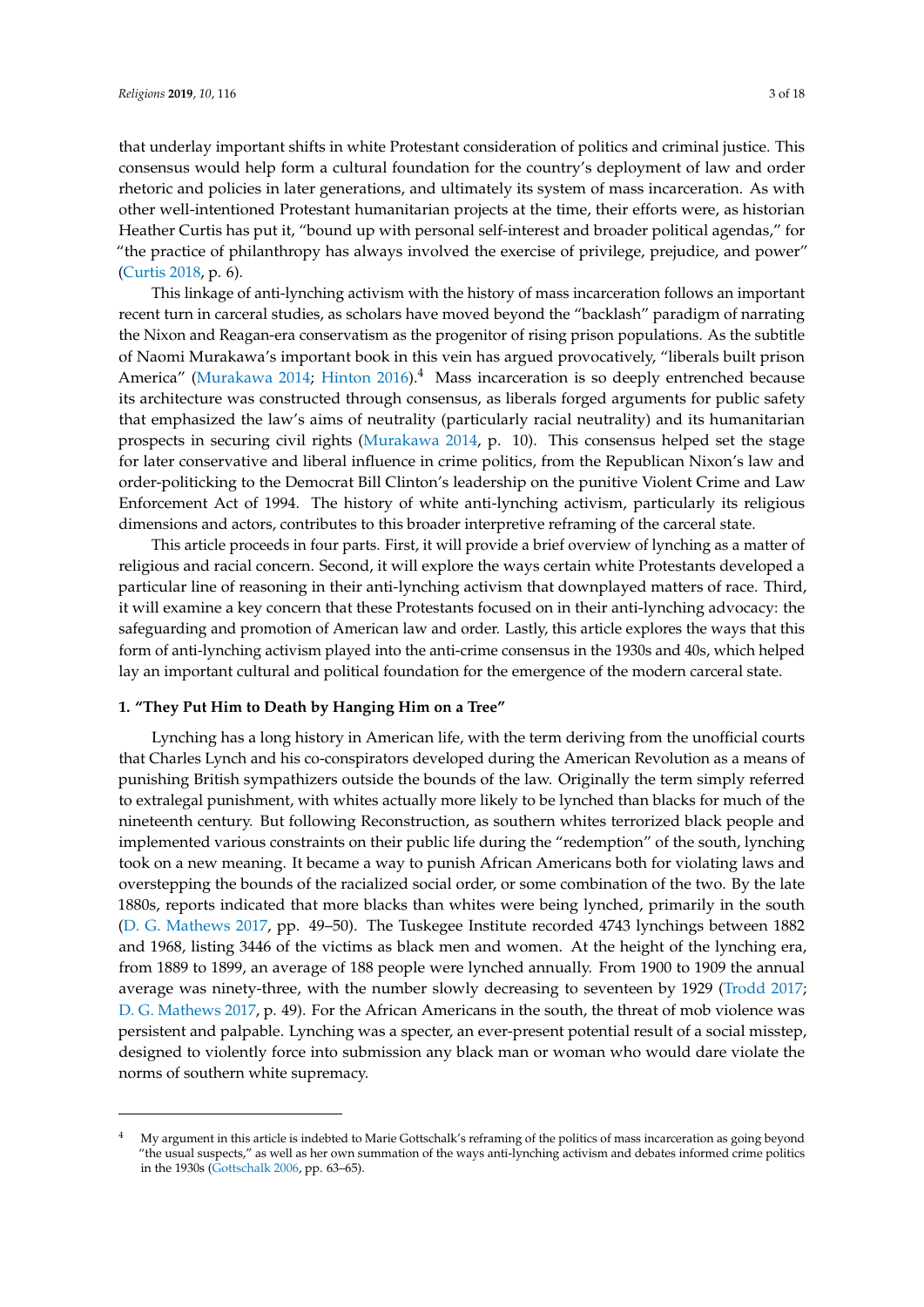A lynching might proceed in any number of ways, though there were recurring patterns. Whites would accuse a black person of a crime or violation, typically against a white person, and a lynch mob would form. Rumors of the crimes would circulate, often adding false charges or turning the original violation into an act of fearsome brutality. If the accused had already been arrested, the mob would forcefully remove the accused from the care of law enforcement. They would kill the victim, often in a painful or gruesome manner like through beating or burning. Though lynching during Jim Crow was violence outside the law, it was rarely private or disorganized. The victim's suffering and death would often be a public occasion, with large numbers of people participating or observing. Hundreds might gather for a lynching, many treating the event as a kind of touristic experience by collecting souvenirs (like severed body parts) and taking photographs of black victims and smiling white onlookers to print on postcards and distribute.<sup>5</sup> Neither did lynching lack approval or even participation from various legal and political authorities. Southern politicians would regularly voice their approval of lynching, and law enforcement officers would frequently turn a blind eye to a mob killing, or even participate themselves [\(Murakawa](#page-16-4) [2014,](#page-16-4) p. 31).

Some lynchings would occur in response to an alleged crime, though it was clear that the act had far more significance than functioning as a simple punitive reaction to an offense. Others happened as a result of minor black behavioral miscues, which southern whites deemed transgressions of the sacred Jim Crow racial divide. Mob violence was regularly framed by perpetrators and sympathizers as a way to protect white women from the ravages of rapacious black men. Whether they rationalized the act as a way to protect white womanhood or explained in some other way, lynchings held a transcendent air that drew upon Christian concepts of sin, sacrifice, and atonement. They could operate as a form of human sacrifice, a way for whites to expiate the sin of blackness that stained their land beyond the immediate crime in question [\(Patterson](#page-16-6) [1998,](#page-16-6) pp. 171–232). This was why, as Donald Mathews has argued, lynching *was* religion; it was a ritualized form of violence with a sacred reference point. It could lead white perpetrators to erupt in shouts of "Glory!" as they burned a black victim alive as a scapegoat for regional sins, and make it possible for one southern newspaper to declare in a headline that "Lynching is part of the religion of our people" [\(D. G. Mathews](#page-16-1) [2017,](#page-16-1) pp. 1–2, 127).

Black responses to lynching took a variety of forms. Some activists were outspoken on the issue. For instance, Ida B. Wells regularly wrote and lectured on the issue and the brutality of Jim Crow more broadly, even traveling to Great Britain to broadcast America's racial woes to an international audience. Beyond urging black self-defense and boycotts as modes of resistance, Wells angered southern whites with her challenges to prevailing racial and gender norms. She critiqued the southern fiction that black men needed to be restrained from preying upon white women by highlighting examples of consensual interracial relationships [\(D. G. Mathews](#page-16-7) [2004,](#page-16-7) p. 167). Other forms of black resistance to lynching were more guarded. As historian Fitzhugh Brundage has shown, often this resistance was "double-voiced." With little to no political power and in constant danger of becoming victims of white supremacist violence, African Americans found clever ways to subvert white oppression by emphasizing their own status as deferent to authority and pointing to the ways white lynchers were violating the law and social order. African Americans, Brundage argues, "publically performed in ways that conveyed submission even while they sustained an ongoing dialogue of protest." Once they exited the white-dominated public square, however, blacks made their true feelings known to their peers, voicing "words of anger, revenge, and self-assertion" in enclosed spaces like churches and social clubs [\(Brundage](#page-15-6) [1997,](#page-15-6) pp. 276–77). As we shall see, white Protestant anti-lynching appeals utilized similar tropes of deference to law and order. But though it could be a pragmatic deployment in order to garner a wide range of sympathetic support, this framing was not a double-voiced strategy for avoiding oppression. Instead, the de-racialized framing of lynching as a violation of American legal

<sup>&</sup>lt;sup>5</sup> For a discussion of this disturbing phenomenon see [\(Cone](#page-15-2) [2012,](#page-15-2) p. 9).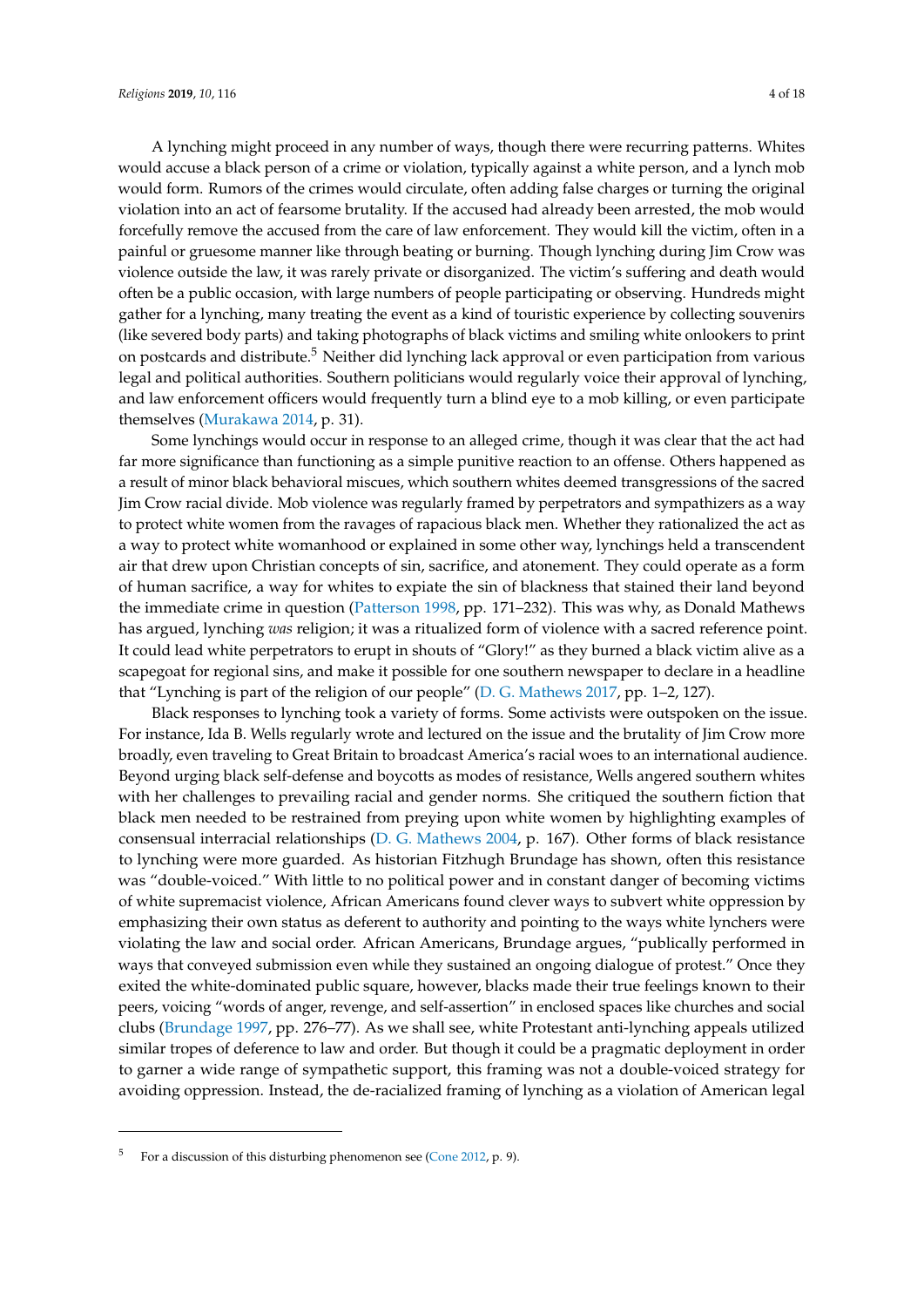norms offers a glimpse into the goods that these Protestants believed to be most important and worthy of public discussion.

Black Christians wrestled with the theological meaning of lynching, and came to different conclusions. Many black pastors, as Mary Beth Mathews points out, saw "no religion at the lynching tree . . . only evil." For them, lynching was a manifestation of godlessness and a denial of universal Christian brotherhood [\(M. B. Mathews](#page-16-8) [2015\)](#page-16-8). Other African Americans understood lynching as having religious and sacrificial valences, and they flipped the sacred logic on its head. Black artists and authors regularly linked the act with visual representations of Christ. W. E. B. Du Bois imagined Jesus's own lynching, with its implicit condemnation of southern white Christian culture, in his short story "Jesus Christ in Texas." He remarked on one famous lynching in Georgia in 1899 that "Sam Hose was crucified" [\(Du Bois](#page-15-7) [1920;](#page-15-7) [Blum](#page-15-8) [2007,](#page-15-8) pp. 157–60; [Blum and Harvey](#page-15-9) [2012,](#page-15-9) pp. 197–98; [D. G. Mathews](#page-16-1) [2017,](#page-16-1) pp. 258–60). This observation spoke to the tragedy of the brutal act, but it also contained within it a constructive theological potential. By arguing, as poet Gwendolyn Brooks wrote later, that "the loveliest lynchee was our Lord" and that there was a striking resemblance between cross and lynching tree, African Americans could point to the solidarity that the crucified Lord had with those who were suffering the terror of white mobs [\(Brooks](#page-15-10) [n.d.;](#page-15-10) [Cone](#page-15-2) [2012\)](#page-15-2). By placing a black Christ at the ritual's center, Zoe Trodd has argued, the scapegoat was transformed into a martyr who "dies for *black* need" and who offered a choice to the broader populace of whether they would align with the forces of salvation or destruction. Black anti-lynching jeremiads warned that to choose the latter path was to risk divine judgment. Black preachers pointed to the past for proof. God had raised up martyrs like the abolitionist John Brown to do his bidding, and had ultimately judged the slaveholding South through the violence of the Civil War. A generation later, it was hoped that Brown's "bones and ashes . . . will spring a multitude that will prevail," forming an army of anti-lynchers who could fight lynching's "powers of hell" [\(Trodd](#page-17-1) [2017\)](#page-17-1).

#### **2. Anti-Lynching and the Eclipse of Race**

As they wove a black Christ and the threat of God's divine judgment into their work, African American Christian advocates for anti-lynching placed race and the welfare of black people at the center of their activism. But there were other approaches to anti-lynching work. One taxonomy for understanding the varieties of anti-lynching work was identified by the black minister Rev. Francis Grimke. In 1899 Grimke, the son of an enslaved woman and her owner, delivered a three-part sermon series, later published as a booklet, on the topic of "The Lynching of Negroes in the South: Its Causes and Remedy." Grimke contended that there are two ways to view the matter. One was the manner in which black people viewed lynching more directly, as a concern of "special interest" against their own race. "The great majority of these lynchings are in the South and in ninety-nine cases out of a hundred the victims are Negroes. His own welfare and happiness, his own safety compels him therefore to take in this subject more than a passing interest." The other way to view lynching was was with a "general interest," as a broader issue of how mob rule showcased contempt for American law [\(Grimke](#page-15-11) [1899,](#page-15-11) p. 5). Grimke did not see the two as mutually exclusive, and he believed that most black Americans felt the same way. Crucially, Grimke foregrounded matters of race and black suffering throughout his sermons. But most white Christian leaders identified the rationale for resisting lynching as a matter of "general interest," a move that downplayed the stratified racial landscape of the United States and the effects of lynching on black people.

One way that white mainline Protestants anti-lynchers advocated for the "general interest" concerned geography. Instead of zeroing in on the crime's distinctly southern qualities, white Protestants argued that lynching was a national offense that transcended region. By abstracting lynching from its regional roots, they removed it from consideration as a vestige of the Jim Crow south. The minutes of the 1921 General Assembly of the Presbyterian Church U.S. (the southern branch of Presbyterianism, formerly the Presbyterian Church in the Confederate States of America) noted not only that victims of lynching were not always black, but that the crime was not confined to one part of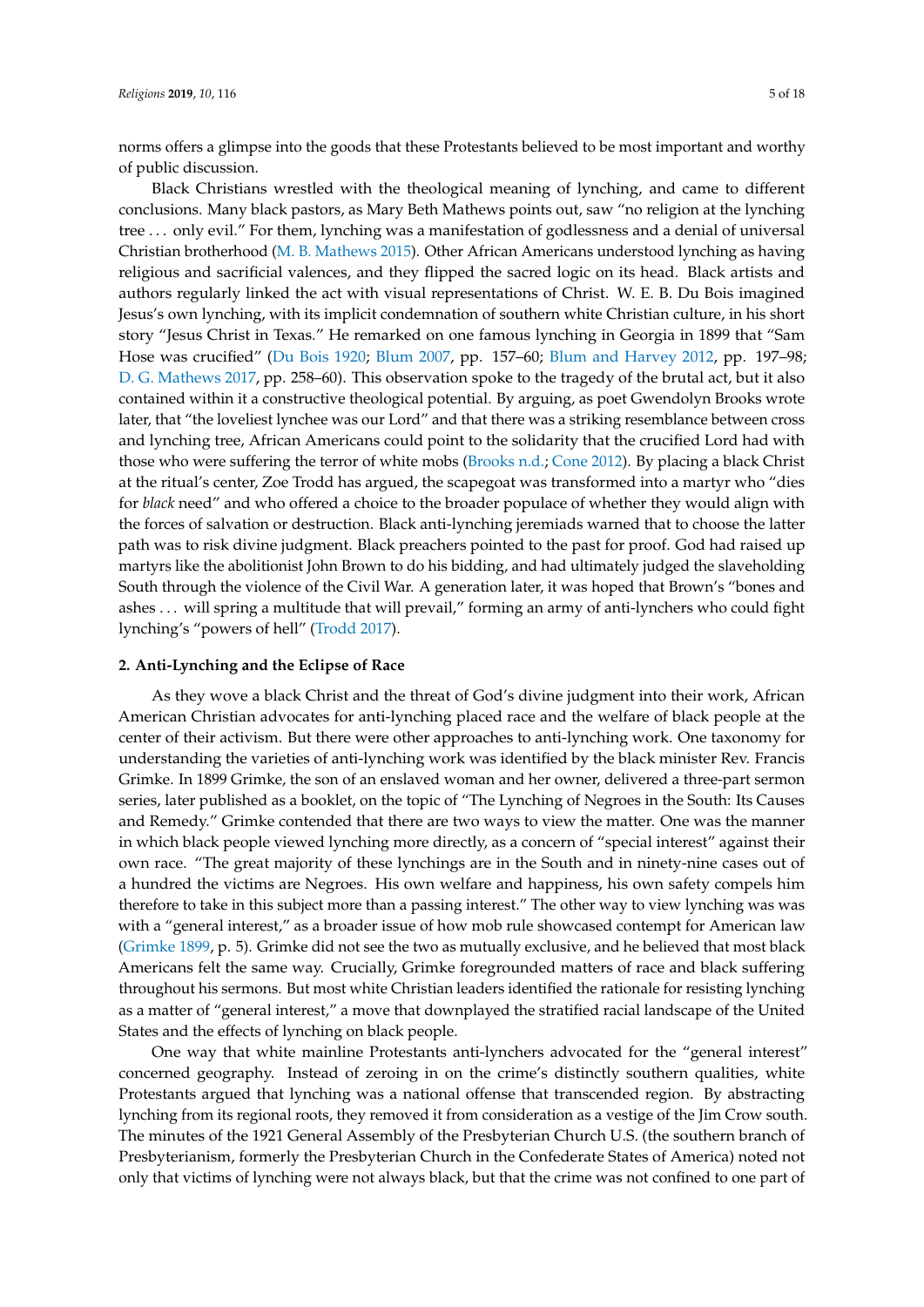the country [\(Minutes of the General Assembly of the Presbyterian Church, U.S.](#page-16-9) [1921,](#page-16-9) pp. 114–15). Both of these points were technically true, though they obscured the reality of lynching as both a clearly racialized act and a ritual connected to southern religion and culture. Though there had been regular lynchings in the north in past generations, by the turn of the twentieth century it was phenomenon largely limited to the south. This was true not only in a statistical sense, but culturally; southern defenders of lynching were quick to characterize the need to lynch as a reality of life in their region, given their view of the predations of black people and the honor culture that underlay their own way of life and reverence for the religion of the Lost Cause.<sup>6</sup>

Other southern Christians noted their opposition toward lynching by directly blaming northerners, sometimes even fellow anti-lynching advocates. A piece in a North Carolina Baptist magazine (a positive reply to an *Alabama Baptist* op-ed) argued that "right-minded people" oppose lynching, as it offends "the spirit and letter of Christianity" and undermines civil government. And yet the piece placed the primary blame on northerners for stirring up trouble. Concerning a recent lynching of three black men accused of assault (presumably sexual) and murder of a white girl, the Baptists blamed two International Labor Defense lawyers from New York for the incident. The lawyers had sought to represent the accused black men which, according to the Baptist newspaper, incensed the people of Alabama (who, it was argued, were doing all they could to end mob violence on their own). Deploying intermixed racial and religious categories of Christian whiteness even as the author downplayed the racial connotations of lynching, he made sure to mention that the lawyers were Jewish. Racial and religious "others" were primarily to blame for lynching, not southern racial prejudice. This was a theme that slaveholders had mobilized in the years leading up to the Civil War, and it was one that southerners critical of the Civil Rights movement would channel in the coming years (*[Biblical Recorder](#page-14-0)* [1933\)](#page-14-0).

The Methodist Episcopal Church, South regularly discussed lynching at its quadrennial general conferences, usually in ways that avoided or downplayed racial referents. In 1922, the conference's Committee on Temperance and Social Service submitted a report on "Mob Violence" that did not use the term "lynching" or reference race whatsoever. Instead, the committee argued that mob rule corrects no evils and "breaks down constitutional government." The committee urged Methodists to prevent mob violence by pushing for punishment of those who "defy the law of both God and the land" in the courts [\(Rowe and Haley](#page-16-10) [1922,](#page-16-10) p. 244). At a different point in the conference, lynching was mentioned in tandem with the topic "interracial relations." Here black people, "in spite of numerous drawbacks which have encumbered [their] progress," were described as having the potential to develop into productive members of society. Lynchings were less of a problem because of their cause of severe black suffering, and more of an issue in how they limited blacks' attainment of proper cultural footing. Indeed, lynchings were an embarrassment to the nation more broadly because they downgraded the shared culture itself: they were "no less a disgrace to those who engage in them as they are an outrage upon the helpless victim" [\(Rowe and Haley](#page-16-10) [1922,](#page-16-10) p. 356). Mob violence may have wounded the African American community, but it was lynching's self-inflicted wound upon the national well-being that motivated the deepest concern.

Despite some southern criticism of northern interference, unfolding here was a vision of a unified national white republic, an idealized Protestant reconciliation of north and south, where the concerns of those perceived as outsiders or agitators (whether black or Jewish) could be marginalized. In the decades after Reconstruction, as Edward Blum has shown, white identity gradually "papered over sectional divisions." Religion enabled this process, as prominent Protestant leaders moved the national conversation away from racial justice, which characterized a great deal of northern Protestant activism before and immediately following the Civil War, to a concern with national unity. With lynching, this "culture of conciliation" in turn allowed the crime to be removed from consideration as a southern

For more on southern honor culture and religion, see [\(Wilson](#page-17-2) [2009\)](#page-17-2).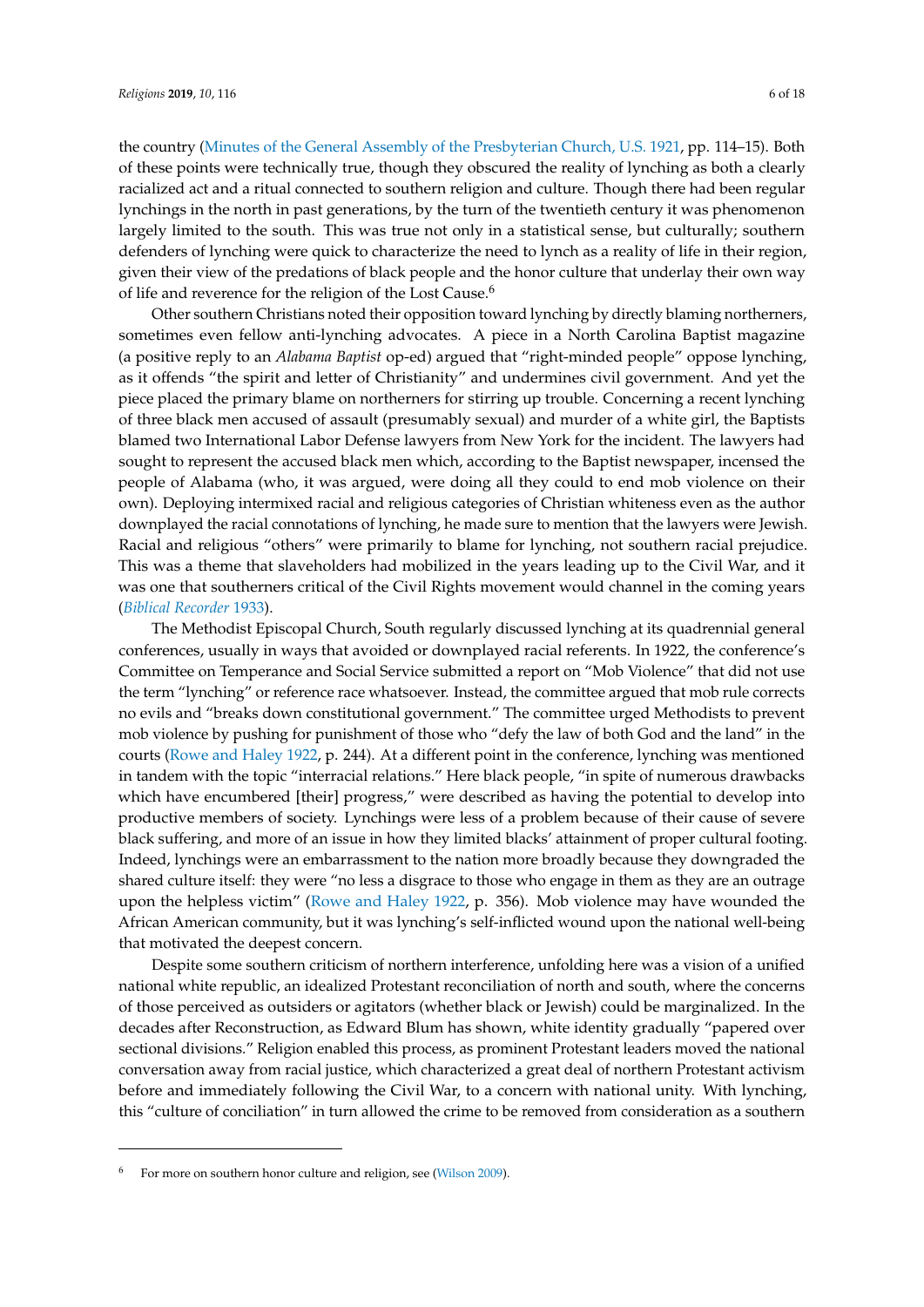racial woe, a vestige of the Confederacy [\(Blum](#page-14-1) [2005,](#page-14-1) pp. 6–7, 13). An earlier generation of white Protestant humanitarians had avoided discussing lynching altogether, for they knew that it would inflame sectional tensions in denominations [\(Curtis](#page-15-4) [2018,](#page-15-4) pp. 202–4). By critiquing lynching as a social problem without a regional or racial reference point, white Protestant anti-lynching advocates in the early twentieth century had worked out a compromise. In turn, lynching lost its association with southern racism and violence against blacks.

In 1930, Southern Methodist delegates to the General Conference meeting in Dallas adopted a "Resolution on Mob Violence" that expressed "horror and deep regret" over the "shocking affair" that took place the day before in Sherman, TX. The resolution reaffirmed the General Conference's "lasting opposition to mob violence," but what it did not mention were any of the particular details of the incident that took place only seventy miles away, and that had been widely reported in local and national newspapers [\(Haley](#page-16-11) [1930,](#page-16-11) p. 67). In rural Sherman, white farmers had been mistreating black workers for several years, though tensions were particularly high amidst the economic struggles of the Depression. Likely as a result of a dispute over wages, a black farmhand named George Hughes had been indicted for killing his boss. Rumors also spread that he had raped his boss's wife, despite no evidence for the latter crime. Soon after Hughes was arrested, a white lynch mob gathered at the courthouse. After Texas rangers refused them entry and forced them away with tear gas, the mob burned down the courthouse with Hughes inside and dragged his body away (law enforcement had feeble orders from the governor to "hold him if you can, but do not shoot anybody") [\(Associated](#page-14-2) [Press](#page-14-2) [1930\)](#page-14-2). The white mob dragged the body behind a truck through black neighborhoods, burned it further, and then hung it from a cottonwood tree. They then looted and burned black-owned buildings in town (*[The Bonham Daily Favorite](#page-17-3)* [1930;](#page-17-3) [Apel](#page-14-3) [2004,](#page-14-3) pp. 93–94; [Hall](#page-16-12) [1993,](#page-16-12) pp. 129–30). At every stage of this incident race was central, from the longstanding black-white tensions framing the backdrop of the crime, to the white mob's violent rage at the rumored violation of white femininity, to the destruction of black people's property. And though the General Conference was horrified by the violence of the recent events, they nevertheless chose to forswear any reference to the race of Hughes or the motivations of the mob who killed him.<sup>7</sup>

Over the course of the thirties the General Conference proved more willing to place race in connection with lynching, though sometimes in ways that still downplayed the association of the two. At the next General Conference in Jackson, MS in 1934, the Committee on Temperance and Social Service released a report on lynching. This report noted that "lynching most frequently grows out of race prejudice," but then, in a sidestep, contended a few lines later that "Lynching is not confined to any sectional area, nor to a particular race." The report briefly argued that a deeper sense of human brotherhood was a solution to the problem, and then pivoted to a much longer section on the ways law enforcement might address the issue through "speedy court action and certain justice." In a curious conclusion, the report argued that "the victim of a lynching probably suffers less than the lynchers," for the act had a deteriorating effect on the souls of perpetrators [\(Haley](#page-16-13) [1934,](#page-16-13) pp. 329–31).

This concluding point, the white avoidance of recognizing specifically black suffering and victimhood even in the midst of anti-lynching activism, has been noted by other scholars. Rachel Lindsey has shown how the Association of Southern Women for the Prevention of Lynching avoided direct mentions of African Americans in their appeals. In one report the Association noted how "we would have to insist that our concern was with the crime of the lynchers instead of their victim." Instead the Association channeled its energy into careful critiques of the "assumption that it is for the protection of white women." However, in making this argument the Association was not avoiding

<sup>7</sup> Connor S. Kenaston has offered a helpful reading of the evolution of the Methodist Episcopal Church, South's views on lynching leading up to the 1930 conference. He rightly notes the importance of the denomination's statement at this point (given the skepticism of Southern Methodist laity) as well as the crucial influence of women and African Americans in pushing them to this point. Though he is correct that the statement "strongly condemned lynching," the fact that it excluded any mention of the racist nature of the crime (or lynching more broadly) is a needed qualification [\(Kenaston](#page-16-14) [2015\)](#page-16-14).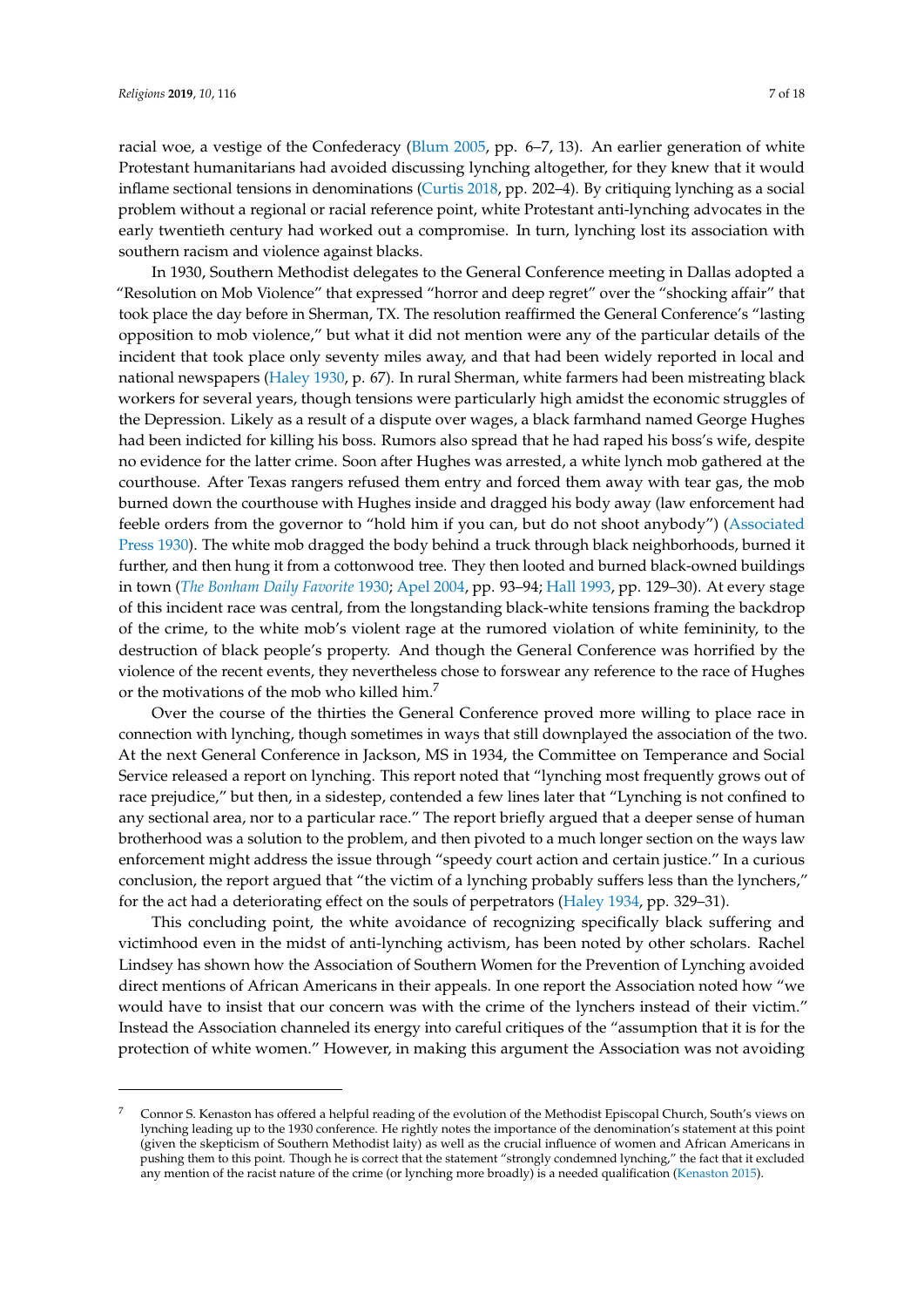race altogether. The effect, Lindsey argues, was to "mute discourses of race even as it amplified the cultural work such discourses performed" [\(Lindsey](#page-16-15) [2014\)](#page-16-15).

When they encountered this narrative frame, African Americans with connections to historically white denominations were often forced to make similar arguments. A black Methodist minister from Florida named Thomas H. B. Walker submitted a resolution to the general conference of the Methodist Episcopal Church, held in Saratoga Springs, NY. The resolution began by noting "The question of lynching is not a question of race, but a problem of civilization," before urging its suppression and lamenting the widespread indifference to "law, order, and the sanctity of human life" [\(Locke](#page-16-16) [1916\)](#page-16-16). The omission of race was strange given the themes of Walker's own writing elsewhere. The previous year he had published a novel about an African American man's quest to prove his own racial identity to a woman who refuses to marry him until he can prove he is black. The novel's hero proclaims that "the Negro is not trying to get away from his race," a message Walker hoped to mobilize in service of racial pride. By contrast, in discussing lynching with a predominantly white Methodist audience, Walker worked to downplay the notion that race had anything to do with the issue [\(Smith](#page-17-4) [2006,](#page-17-4) pp. 51–52).

It was possible for white Protestants to articulate concerns about lynching in ways that reified racial stereotypes and segregationist distinctions. Historian Darren Grem has written of a Georgia Methodist revivalist name Sam Jones, who was committed to white supremacy and paternalism, believing that blacks had "misapprehended freedom" after the Civil War. Jones nevertheless protested lynchings, not because of their effects on black people, but because they were violations of God's law and the authority of the state. In his argumentation Jones left in place the assumption that black men were predators and white femininity was in perpetual danger form their rapacious behavior. He made sure to note that the noble strivings of lynching as a protection of white women would largely not be in vain if the responsibility for policing was entrusted to law enforcement: "nine times out of every ten [instances] the man who is mobbed would surely be convicted and executed by the courts of the State." Jones later equivocated in the aftermath of a spate of lynchings in the state, admitting he was perhaps open to a system where convictions might be secured by courts and executions handled by mobs [\(Grem](#page-15-12) [2006,](#page-15-12) pp. 40, 51–57).

Other Protestants were less brash than Jones, but nonetheless elided the racial effects of lynching by expressly resisting any association of the anti-lynching cause with broader matters of racial justice. At one North Carolina Baptist convention, delegates urged federal anti-lynching legislation at the same time they adopted what *The Christian Century* called a "bold statement on race relations," which argued that "segregation . . . because of color or social status into racial or class churches is a denial of the New Testament affirmation of the equality of all believers at the foot of the cross . . . " However, soon after adoption, convention-goers began receiving telegrams from white Baptists angry at the suggestion that they should open their churches to African Americans. The statement on segregation and equality was rescinded, while the anti-lynching recommendations remained (*[Christian Century](#page-15-13)* [1947;](#page-15-13) [Carpenter](#page-15-14) [1946\)](#page-15-14).

## **3. "Lynching Is the Murder of Law Itself"**

Instead of emphasizing lynching as a danger to black people, white mainline Protestants instead named lynching as a danger to the health of a civilized, lawful nation. Lynching was a form of anarchy that threatened America's democratic form of government, rational legal procedures, and her citizenry's sense of justice. For some, like Edwin T. Wellford, this concern was particularly palpable because of their deep conviction of America's status as a Christian nation. Lynching was named as a regressive act, one not in keeping with a modern democratic nation seeking to serve as a beacon for the faith in the world.

An early version of this argument came from Warren Candler, a Methodist bishop from Georgia. Candler wrote a 1903 piece on lynching that was hailed by other Christian groups, with a North Carolina Baptist newspaper reprinting it on its front page. For Candler, social harmony was the goal.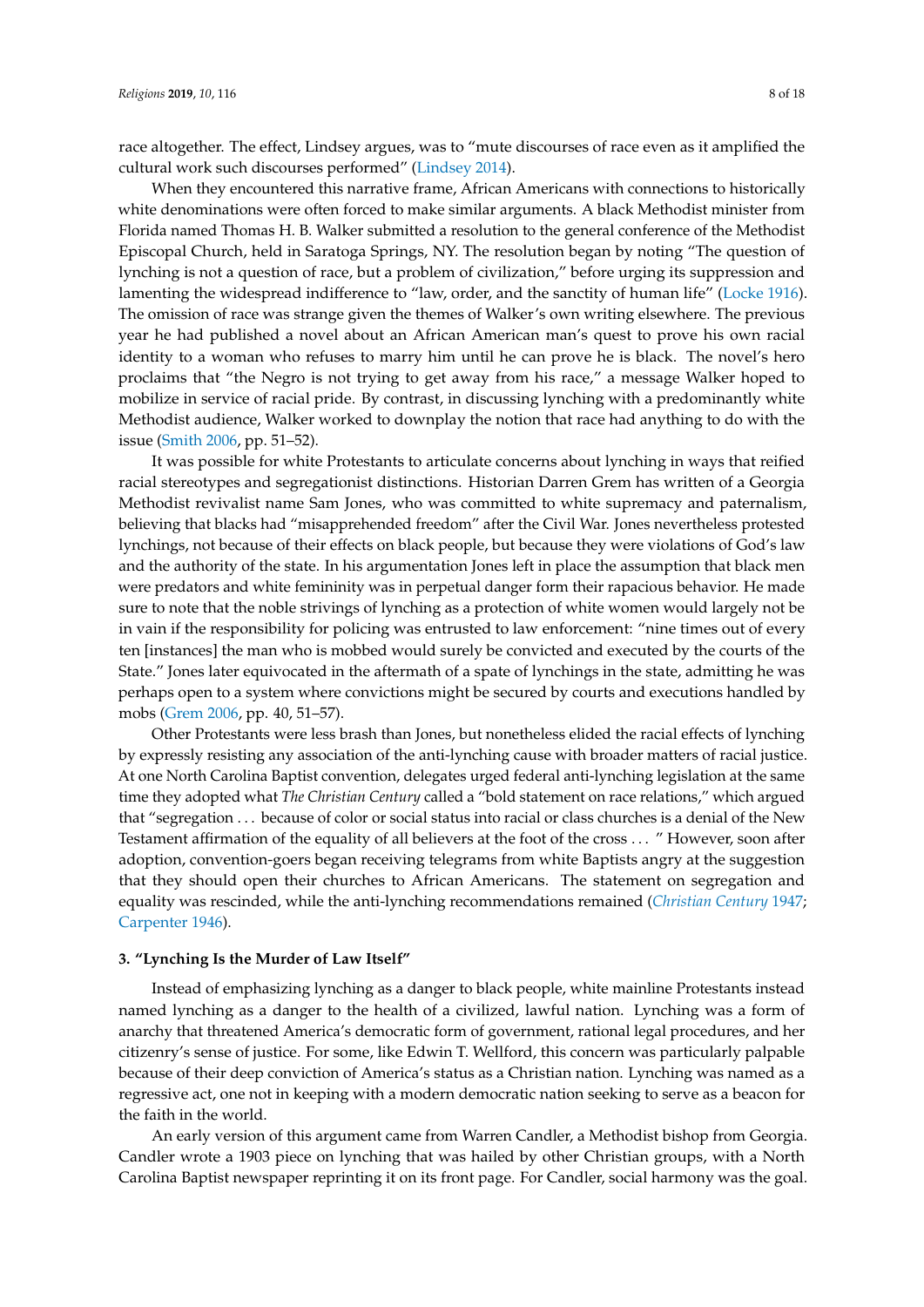He downplayed lynching's racial connotations and urged careful engagement with the issue, arguing that he was "not nearly so afraid of the race question" as he was of sensationalist "agitators" who discussed the issue in public lectures on the chautauqua circuit. Just as the South would be benefitted by a calm and measured approach to what he saw as a complex matter, the nation as a whole should renew its commitment to the importance of law and how it was threatened by mob violence. Lynching, Candler contended, was an "outburst of anarchy" that would ultimately open the door to tyranny. Democracy itself was under threat, which was why "when a lynching occurs, the law is more truly lynched than is the victim of the mob's fury" [\(Candler](#page-15-15) [1903\)](#page-15-15).

Three years after the publication of Candler's piece, Atlanta was wracked by a massive riot. Over the course of three days in September, 1906, white mobs killed and wounded dozens of blacks and destroyed black-owned property. The riots were the product of long-simmering racial tensions that developed as a result of new economic pressures in the city, the recent expansion of segregation and disenfranchisement laws, and the conspicuous rise of a number wealthy black elites in the city (which infuriated whites). However, newspapers described several of the mobs' murders as lynchings, and deployed familiar racial stereotypes blaming black men's predatory behavior towards white women as initially sparking the unrest [\(Mixon and Kuhn](#page-16-17) [2015;](#page-16-17) *[New York Times](#page-16-18)* [1906\)](#page-16-18). Following the riots, a large group of white Atlanta religious leaders released a series of statements on lynching. It was a theologically diverse group, with Methodists and Presbyterians joining Unitarians and Universalists (even including one rabbi). Their statements, all compiled into a pamphlet entitled "Ministers Plead for the Preservation of Our Civilization, Now in Peril Because of Lawlessness and Mob Violence," followed a recognizable pattern in avoiding the mention of race. But the statements were also significant in that they categorized the riots and the lynching problem as symptoms of a broader problem of American lawlessness. The answer, the ministers argued, was helping the citizens of Atlanta develop their religious sense of the "spirit of obedience to the law" [\(Ministers Plead for the Preservation of Our](#page-16-19) [Civilization, Now in Peril Because of Lawlessness and Mob Violence](#page-16-19) [n.d.,](#page-16-19) p. 4).

The Episcopal clergy of Atlanta framed their comments in terms of human progress: "The history of our civilization is largely the history of the process by which private vengeance has been preplaced by public justice" (ibid., p. 6). The clergy likely had in mind reformers like the antebellum Protestants who had helped develop America's penitentiary system as a humanitarian intervention into the haphazard, barbaric practices of whippings or confinement in the stocks.<sup>8</sup> Lynchings belonged to the same category of barbarism, hardly fit for a modernizing, pluralistic nation. A modern America could punish more effectively because it rendered public criminal judgments that were subject to the scrutiny of all, not simply the whims of the few. But if lynchings and riots, like those that had plagued Georgia in recent years, were allowed to continue, progress was at risk. "We are in imminent danger of allowing to be torn down what it has been the task of centuries to build up . . . the seeds of anarchy have been plentifully sown and the crow has already begun to ripen." The key, the Episcopalians contended, would be to convince the public of a deep truth about the problem of lynching: "the taking of the law into their own hands by unauthorized men is far worse in its essential nature and in its ruinous results than any crime committed by one individual against another." Murder was the killing of a human being, "but lynching is the murder of law itself" (ibid., pp. 6–7).

This point, that lynching was to be opposed fundamentally because it threatened the law, was a rebuke to what was thought of by lynchers as the "higher law" of white supremacy [\(Gerber](#page-15-16) [1992,](#page-15-16) pp. 193–94). It was analogous to the regular calls for recognition of lynching as a threat to American civilization that became common over the next several years (like the resolution Thomas H. B. Walker would present to the Methodist General Conference). But Walker would frame the issue more narrowly, and did not take the step that white ministers in Atlanta and elsewhere took: as a symptom of

For the broader history here, see [\(Graber](#page-15-17) [2011\)](#page-15-17).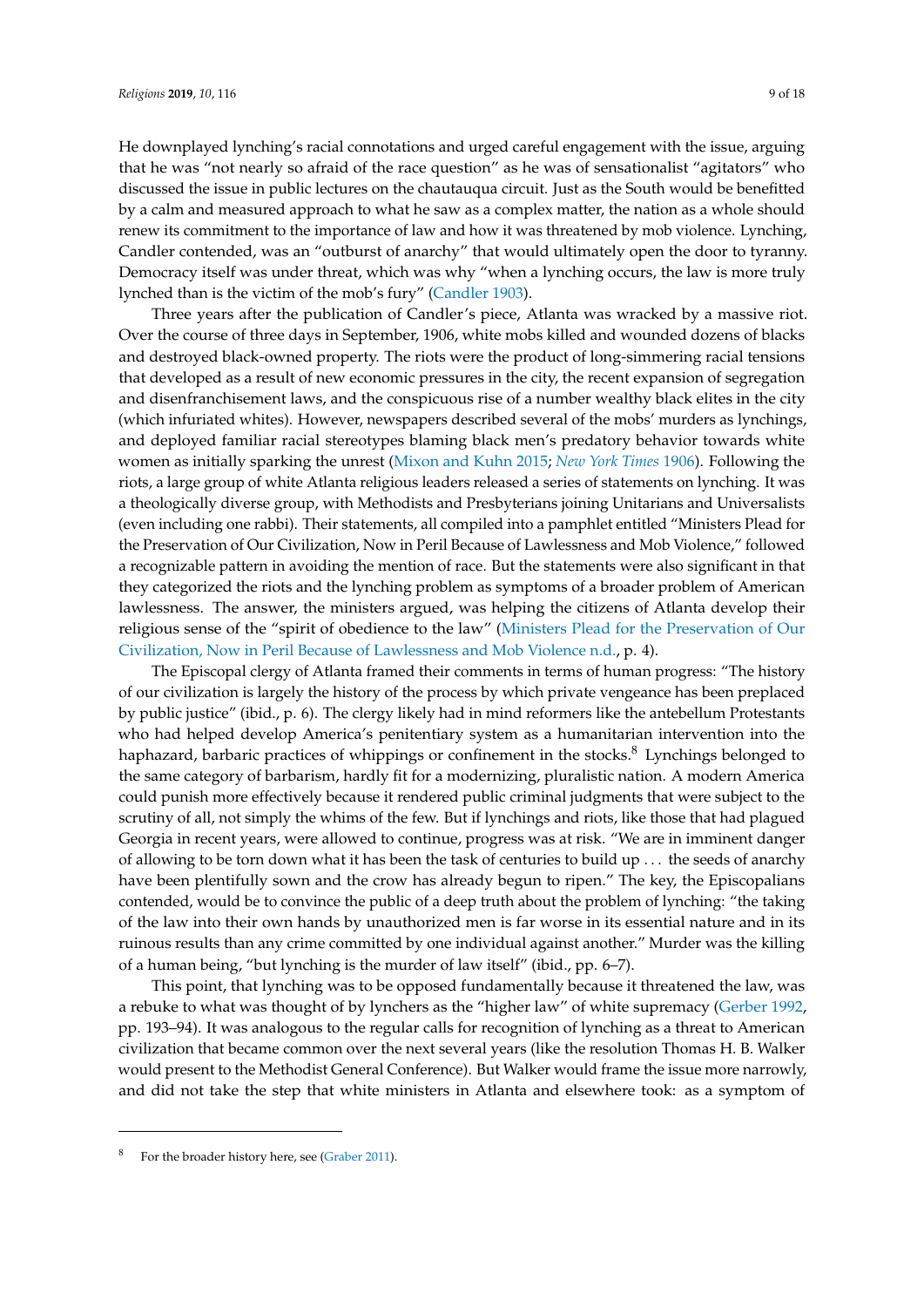lawlessness, lynching was a threat to America's civilization and law, and *therefore* the force of law should meet it and all other crimes with force.

One of Atlanta's leading Christian citizens at the turn of the century, a devout Southern Baptist judge named George Hillyer, made this connection as well. The former mayor of Atlanta, Hillyer was a recognized political moderate [\(Crowe](#page-15-18) [1968,](#page-15-18) p. 251). Like many southern moderates, he was opposed to lynching and mob violence. But he saw lynchings as part of a broader problem of lawlessness afflicting the nation, and as a result, he framed his advocacy on the issue accordingly. It would be a mistake to focus on lynchings to the exclusion of crime more generally, he argued in one speech to a group of Baptists. "The best way to stop lynchings is to stop the crimes that provoke the lynchings." Lynchings were wrong, but the real problem were the hang-ups in criminal procedure that had caused people to lose confidence in America's system of criminal justice. "Innocent and good people" would be tempted to lynch if they could not be assured of "getting justice in the courthouse." The answer to the lynching and crime problem was simple: "make the law better and make it stronger . . . Astonish the murderer and rapist by its quickness and its certainty." If criminal law was bolstered and penalties made more certain, crime would largely cease and "any such thing as a lynching would become absolutely unknown" [\(Hillyer](#page-16-20) [n.d.\)](#page-16-20).

Hillyer minimized the racialized dimension of lynching and characterized its perpetrators as otherwise "innocent and good." He also echoed a common refrain from lynchers themselves, that law courts were unreliable and therefore the mob was needed to achieve justice [\(Gerber](#page-15-16) [1992,](#page-15-16) pp. 193–94). But he was confident that his proposal would have humanitarian benefits in the service of racial and economic equality. The current criminal justice system, he noted, was a place where the "poor and friendless negro" (and his poor white counterpart) faced easy conviction, for they lacked money to hire good lawyers or political influence. By contrast, the rich and powerful rarely faced serious criminal penalties for their crimes [\(Hillyer](#page-16-20) [n.d.\)](#page-16-20).

Though Hillyer regularly made similar appeals to members of the legal and law enforcement professions, he wanted to bring this case before his fellow Baptists [\(Hillyer](#page-16-21) [1913\)](#page-16-21). He believed that this was a message just as relevant for Christian leaders and laypeople as it was for colleagues in the legal guild. He hoped that Christians, with God's help, might "give the lawmaking power light" [\(Hillyer](#page-16-20) [n.d.\)](#page-16-20). To that end, in 1906 he used his position on the Georgia delegation to the Southern Baptist Convention (SBC) annual meeting to push for a resolution on the "weak and imperfect" state of the law. His proposals, which were eventually dubbed the "Hillyer Resolutions," targeted both lynching and lawlessness. Lynching, one resolution stated, risked plunging the nation into anarchy. But lynching's aim was not altogether misplaced; something indeed had to be done to defend "helpless and innocent" victims who lynchers aimed to protect. It therefore condemned "with equal emphasis, and in many cases with much greater emphasis . . . the horrible crimes which cause the lynchings." It cited President Theodore Roosevelt's analysis of lynching, where he framed the issue as stemming from the lack of speedy trials and the hang-ups that defendants introduced through the appeals process. Lynchings would continue, Roosevelt had argued, as long as "people feel . . . there will be an indefinite delay in the punishment of the criminal, and that the punishment will be uncertain . . . " The resolution followed Roosevelt on this point: the core matter was enforcement of the law. Therefore, repeating lines from Hillyer's own speeches, the adopted resolution offered an answer, "Make the law better and make it stronger . . . Astonish the murderer and rapist by its quickness and its certainty" [\(Hillyer et al.](#page-16-22) [1906\)](#page-16-22).

Running in tandem to the SBC's anti-lynching advocacy was the denomination's own conflicted relationship to matters of race and Jim Crow. As a denomination that was founded as a result of a sectional divide with American Baptists over slavery and that counted numerous ardent segregationists in its ranks (even as social gospel-influenced liberals helmed the denomination's social agencies), subsuming lynching into lawlessness offered a way for the denomination to sidestep complicated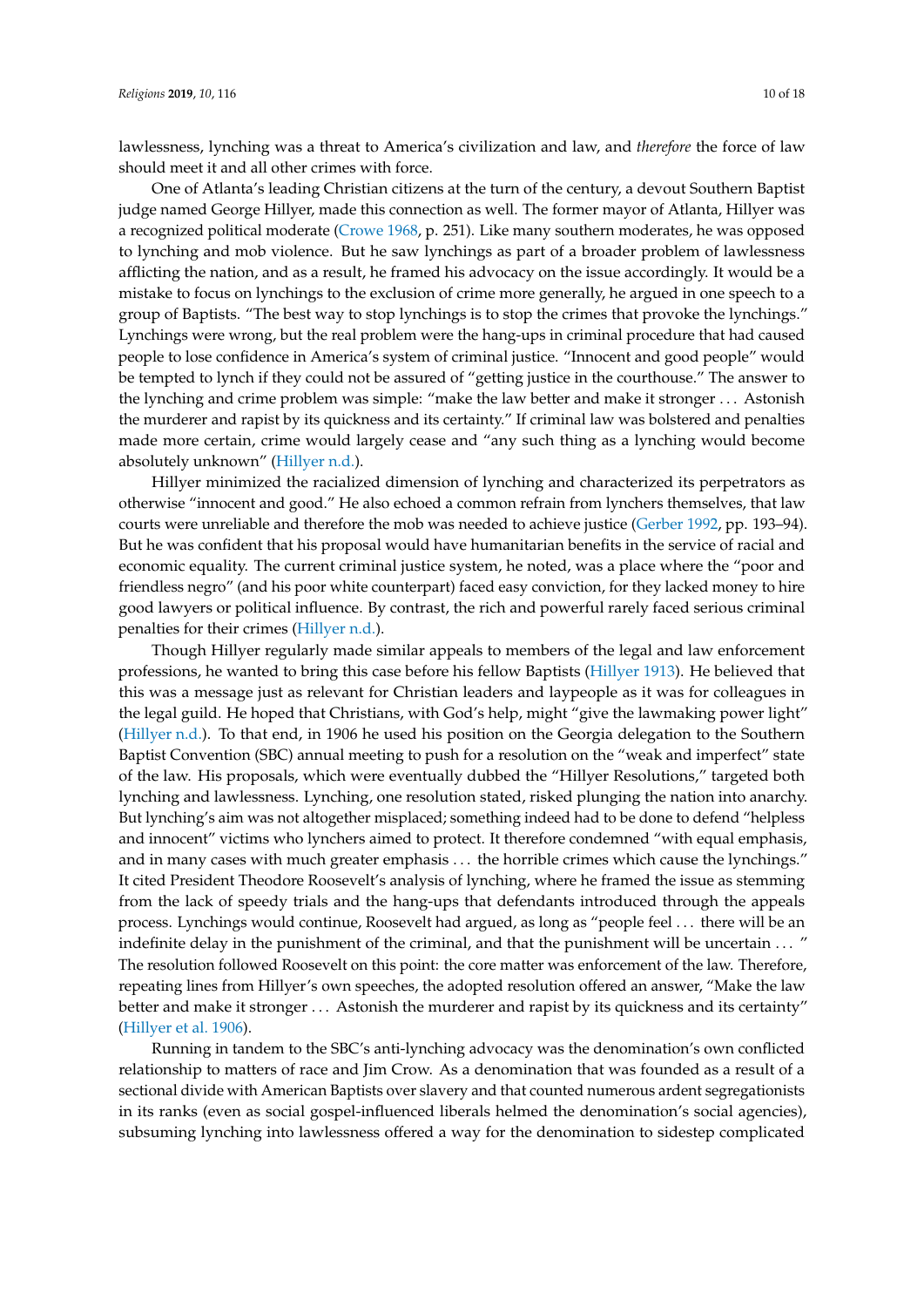questions around race and racism.<sup>9</sup> This was precisely the route that the denomination took for the next few decades. Beginning with Hillyer's resolution in 1906 until 1941, the denomination passed nine resolutions dealing with lynching and lawlessness. Resolutions grew sharper in opposition to lynching and mob violence while also advocating the "orderly" and "impartial" administration of criminal justice. Later resolutions noted a decline in lynching (or dropped the issue altogether) while simultaneously urging attention to the problem of crime more generally [\(Southern Baptist Convention](#page-17-5) [1907,](#page-17-5) [1911,](#page-17-6) [1929,](#page-17-7) [1930,](#page-17-8) [1936,](#page-17-9) [1937,](#page-17-10) [1939a,](#page-17-11) [1941\)](#page-17-12).

The 1936 SBC annual gathering showcased how flexible anti-lynching statements could be, and how internal differences could be obscured by the concluding resolutions that were adopted by the convention. The report made by the SBC's comparatively progressive Social Service Commission presented statistics to the convention concerning lynching rates. It included statistics about the much higher number of black people lynched (eighteen) compared to white (two). The Commission's report urged equal protection and due process under the law for citizens of all races and argued for "backing and support" of law enforcement by U.S. citizens in order that they might prevent further lynchings. It was this latter sentiment, detached from language about race and the effects of lynching on black people, that the Commission put forward as a proposal to be adopted and that the convention moved forward with in its official public resolution. There, the SBC reaffirmed "our unchanging condemnation of mob violence" and admonished pastors to preach on the "sanctity of human life and of civil rights under orderly government," with the ultimate goal being "a wholesome respect for law and order" ( *[Annual of the Southern Baptist Convention](#page-14-4)* [1936,](#page-14-4) p. 34; [Southern Baptist Convention](#page-17-9) [1936\)](#page-17-9). The same dynamic occurred at the next year's convention in New Orleans, though there the SBC's Field Secretary of Negro Missions spoke in more critical tones. "The Negro's life and property should be protected. It is not enough for us to simply pass a few resolutions at our conventions in respect to lynchings; we must become active in our home communities against this crime and those who excite people to it" ( *[Annual of the Southern Baptist Convention](#page-14-5)* [1937,](#page-14-5) p. 271). However, the main resolution on lynching from the same convention neglected to mention black life and property, instead repeating generic calls for law and order and support for law enforcement from previous years [\(Southern Baptist Convention](#page-17-10) [1937\)](#page-17-10).

A shift occurred in 1939. There, the convention released its first substantive resolution on race, and linked it directly with lynching. A separate resolution was dedicated to crime and lawlessness. For the first time, the SBC had made a clear connection of lynching to race and separated it out from the matter of general crime and lawlessness. But by this point it was clear where their true concern lay. The lynching resolution spoke in positive tones, noting that only six lynchings occurred the year before. Animosity between blacks and whites was decreasing, the resolution claimed, and "racial understanding and cooperation are increasing." By contrast, the crime resolution outlined a grim picture: "4,600,000 criminals" causing \$15 billion of damage annually. Looking to an uncertain future, the SBC's pushed for Christian support of government officials leading a war on crime in their "abiding determination to put forth every possible effort for the creation and maintenance of law and order" [\(Southern Baptist Convention](#page-17-11) [1939a,](#page-17-11) [1939b\)](#page-17-13). What had begun as an anti-lynching effort had fully evolved into an anti-crime effort, with "law and order" rhetoric serving as a bridge.

The Federal Council of Churches (FCC) was far more willing than the SBC to confront matters of racial injustice. Founded in 1908 as an ecumenical organization that could offer a united public Protestant voice, the FCC would eventually come to represent nearly thirty denominations and around one-quarter of the nation's population. As Gene Zubovich has noted, the FCC was unusually aggressive in championing rights for African Americans [\(Zubovich](#page-17-14) [2018,](#page-17-14) pp. 267–68). Soon after their founding, the FCC began speaking out on the lynching question. In 1923 the organization published a leaflet entitled "Mob Murder in America: The Challenge Which Lynching Brings to the Churches." Unlike a great deal of other Protestant maneuvering on the issue, this leaflet considered the racial

<sup>9</sup> For more on the internal dynamics of the SBC, see [\(Stricklin](#page-17-15) [1999\)](#page-17-15).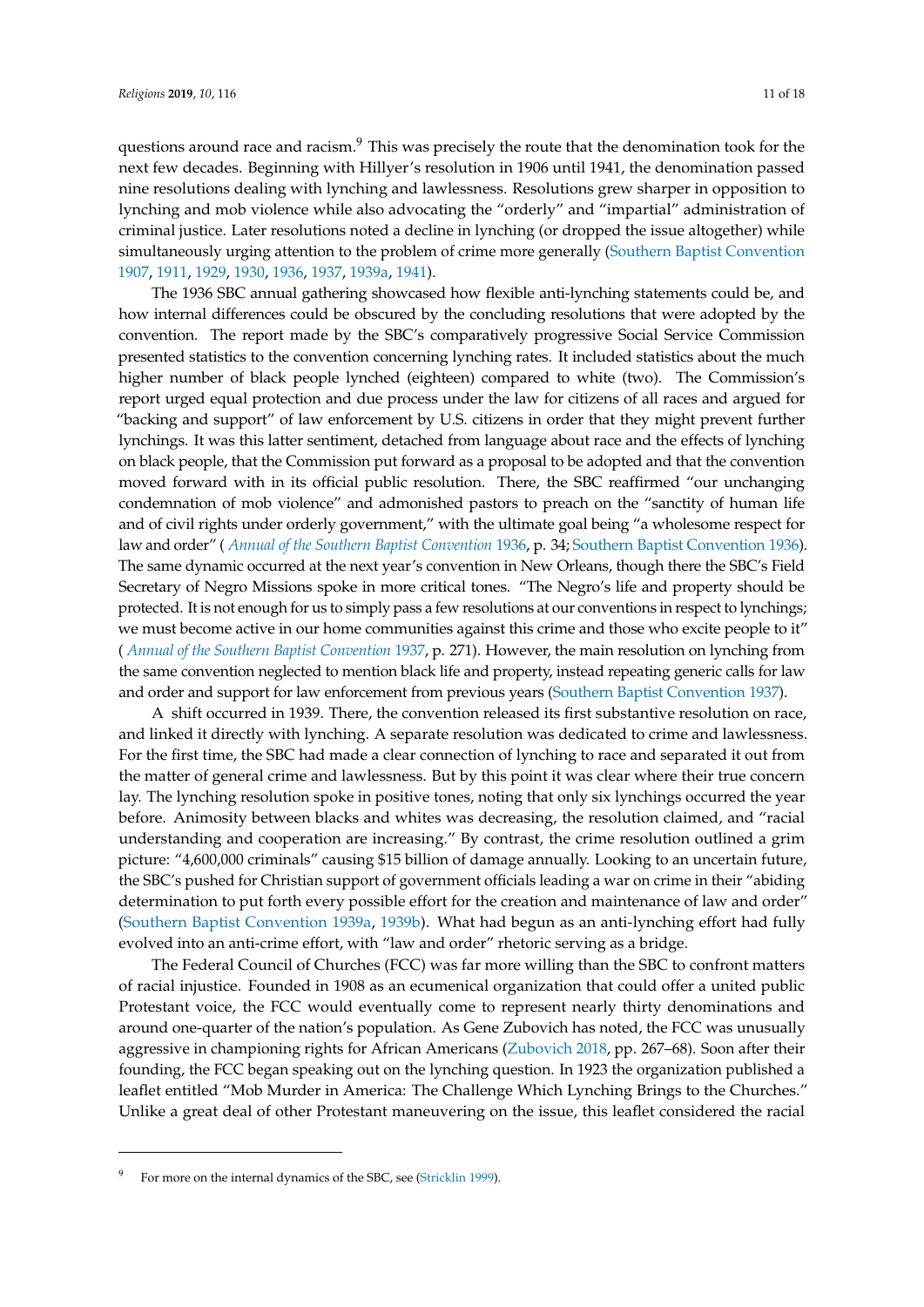dynamics of lynching, mobilizing statistical evidence and clearly identifying the race of victims in its various anecdotes as "Negro." But the pamphlet still framed the primary issue at stake in terms of the existential threat that mob rule posed to American civilization and legal order. The cover of the pamphlet cited a 1919 FCC statement that summed up the effect of lynching as "law and order are trampled under foot." Three lead quotes from affiliated Protestant groups graced the inside cover, each of which spoke of the lynching's threat to national honor and law and order. The remainder of the document largely followed suit, using terms like "lawlessness" and pointing to the need both for anti-lynching legislation on the state and federal level and for modernized law enforcement that citizens could support and hold accountable. The formation of a mounted police force was urged, and citizens were encouraged to support sheriffs who protected prisoners in danger of lynching [\(Federal](#page-15-19) [Council of Churches of Christ in America](#page-15-19) [1923,](#page-15-19) pp. 8–9).

Around this time the FCC also organized an "Honor Roll" campaign to recognize states that had been free of lynching, and though some states moved on and off the roll with regularity, by 1932 the organization announced overall progress showed that a "lynchless land" was attainable [\(Federal](#page-15-20) [Council of Churches](#page-15-20) [1932,](#page-15-20) pp. 8–9). By this time the anti-lynching campaign was subsumed into the FCC's broader effort to promote positive race relations, "the supreme domestic task before the churches today." In one pamphlet, the FCC blasted "the assumption of inherent racial superiority by dominant groups," promoted programs of interracial cooperation, and encouraged Christians to tackle the problem of segregation. Even here though the FCC still foregrounded orderly civic life and lawful behavior, beginning their 1932 report on race relations with a warning of the "militant revolutionary mass action against the majority white group" that, along with the Ku Klux Klan, threatened to destabilize the nation. This warning, alongside the report's insistence that Christians should push for due process of law (lest the courts "become permeated with the lawless spirit") and that pastors should participate in "spreading respect for law and order," showed how the integrity of America's civic and legal orders nonetheless were part and parcel of the push for racial equality (ibid., pp. 3, 13).

# **4. Anti-Lynching and the Making of Mass Incarceration**

White anti-lynching appeals added to a growing cultural consensus regarding the expansion of the power and reach of American law enforcement. Other catalysts for this shift included the moral crusades of the Progressive Era around the same time, which helped Americans grow more comfortable with the idea of the state being mobilized to combat humanitarian ills and social vices, particularly as law enforcement expanded to combat liquor traffic in the wake of Prohibition [\(Stuntz](#page-17-16) [2011,](#page-17-16) p. 186). But anti-lynching calls for more "law and order" also helped set the stage by shifting Americans' gaze toward the crime issue more generally, and assuring them law and order could move to counter crime in an orderly manner.

The way the anti-lynching cause shifted into to a broader anti-crime consciousness can be seen in the publishing history of Edwin T. Wellford's *The Lynching of Jesus*. The status of the book's 1905 edition as a Christian anti-lynching manifesto was clear. But in 1930, Wellford released an updated version of the book with a different aim. With a new title of *Crime and Cure: A Review of this Lawless Age and the Mistrial of Christ,* Wellford repurposed his earlier anti-lynching arguments into an anti-crime declaration. Significant portions of the book remained the same. But though the new edition opened with an indictment of "Judge Lynch," it charted new territory in a section on murder. The "old and feeble" Judge Lynch had been "succeeded by Judge Homicide," with twelve thousand murders a year and the cost of crime pushing thirteen billion dollars annually. Speaking both of lynching and violent crime more generally, Wellford contended widespread defiance of authority and "the savage spirit of barbarity" had created a "Reign of Terror" [\(Wellford](#page-17-17) [1930,](#page-17-17) pp. 5, 10).

There was little distinction in Wellford's mind between lynching and crime more broadly. They were connected theologically: "Back of the lynchings of the past—Back of the lawlessness of the present—Back of crime—Is the rejection of Christ." Wellford moved to dedicate the remainder of his first chapter linking the two to reprinting an excerpt from President Herbert Hoover's inaugural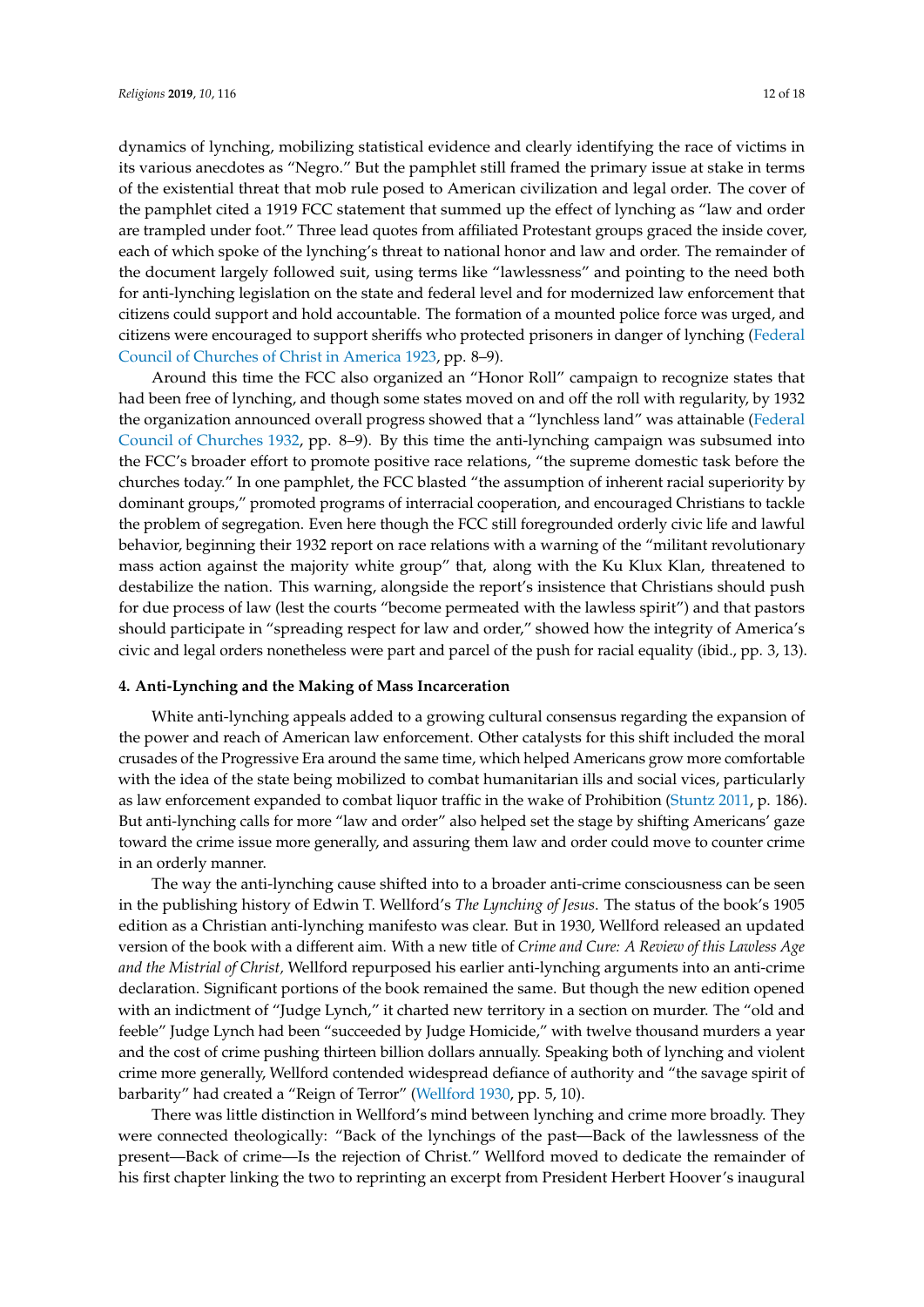address, which focused solely on the crime menace and proposed policy solutions. Hoover, who Wellford believed spoke with "the foresight of a prophet," had a plan, not to address lynching, but to tackle what the president termed "the most malign of all these dangers today ... disregard and disobedience of law." Hoover listed ways that the federal government might address the issue: simplifying the complex criminal procedures that sheltered criminals; revamping jury selection; reorganizing and modernizing law enforcement agencies. "Rigid and expeditious justice is the first safeguard of freedom, the basis of best ordered liberty, and the vital force of progress" (ibid., pp. 12–15).

As his quotations of Hoover indicated, Wellford was channeling a shared cultural consensus on the crime issue. The 1920s through the 1940s saw the beginning of an expanded vision and toughening attitude of national policy and public opinion on crime. This was due in part to rising rates of violent crime [\(Gottschalk](#page-15-5) [2006,](#page-15-5) p. 59; [Adler](#page-14-6) [2015,](#page-14-6) p. 36). But accompanying concern over these increases was a shift in the expectations of law enforcement. Police response to rising crime was viewed as anemic, and with good reason; in Chicago, for example, less than a quarter of murderers were convicted from 1875 to 1920 [\(Adler](#page-14-7) [2006,](#page-14-7) p. 5).

Hoover launched some of the first real national policy initiatives on crime in an attempt to forestall rising crime rates and empower law enforcement. In doing so, he opened the door for future federal engagement on the issue [\(Calder](#page-15-21) [1993,](#page-15-21) pp. 1–24). Under Hoover, federal law enforcement began to be professionalized, with agencies assembled to fight crime in its various forms, like the Federal Bureau of Narcotics. Hoover supported policies like 1932's Lindbergh kidnapping law, which made kidnapping a federal offense. President Franklin Roosevelt went even further, increasing federal law enforcement powers by linking the fight against crime with the New Deal. It was in this climate that J. Edgar Hoover led the Justice Department's Bureau of Investigation into an aggressive war against organized crime [\(Gottschalk](#page-15-5) [2006,](#page-15-5) pp. 64–68). The results of anti-crime efforts like these could be seen in the dramatic rise in nationwide incarceration rates. After a brief sharp rise in the 1880s, imprisonment rates grew only slightly from 1890 to the early 1920s, from 72 to 74 prisoners per 100,000. From 1923 to 1930, however, the rate jumped from 74 to 98 per 100,000, and the decade after that from 98 to 125, a 69% increase. $10$ 

Wellford's earlier vision had evolved into a different kind of cause, with both reflecting the needs of the day. The hinge that connected the anti-lynching and anti-crime visions was the line near the end of both editions of his book: "All who would be lovers of law and order must be lovers of Jesus" [\(Wellford](#page-17-17) [1930,](#page-17-17) p. 77). Law and order could be repurposed in service to a larger campaign. To be sure, Wellford saw the new anti-crime cause as contiguous in its humanitarian concern. He believed criminal justice could reduce violent crime and protect the innocent. And because many lawmakers would increasingly frame anti-crime measures in race-neutral terms, there was hope that new measures for targeting lawbreakers could safeguard minorities and proceed in a colorblind manner. But, like Wellford's books and the rhetoric of many other white Protestants, direct consideration of race and the nation's legacy of racial injustice was largely missing from the calculus for how law enforcement might truly safeguard and benefit African Americans. Even when substantial consideration of racial injustice was present, as in the work of the FCC, the anti-lynching appeals of white Protestants would be mobilized to more straightforwardly punitive ends. As the FCC advocated for racial equality in the 1920s, its leaders were simultaneously attempting to rouse "militant public opinion" in the fight against organized crime: "Every preacher, priest and rabbi, and every one of their flocks should start a crusade of his or her own against lawlessness" [\(Cadman](#page-15-22) [1926\)](#page-15-22).

The expanded national scope of the crime war and the blessing of mainline Protestant civic concern all coalesced at a Federal Council of Churches anniversary celebration in December of 1933. The FCC had secured as their keynote speaker none other than President Roosevelt. The president congratulated the organization for twenty-five years of faithful service. More work needed to be done,

<sup>10</sup> See p. 30 (Table 3-3) of [\(Cahalan](#page-15-23) [1986\)](#page-15-23).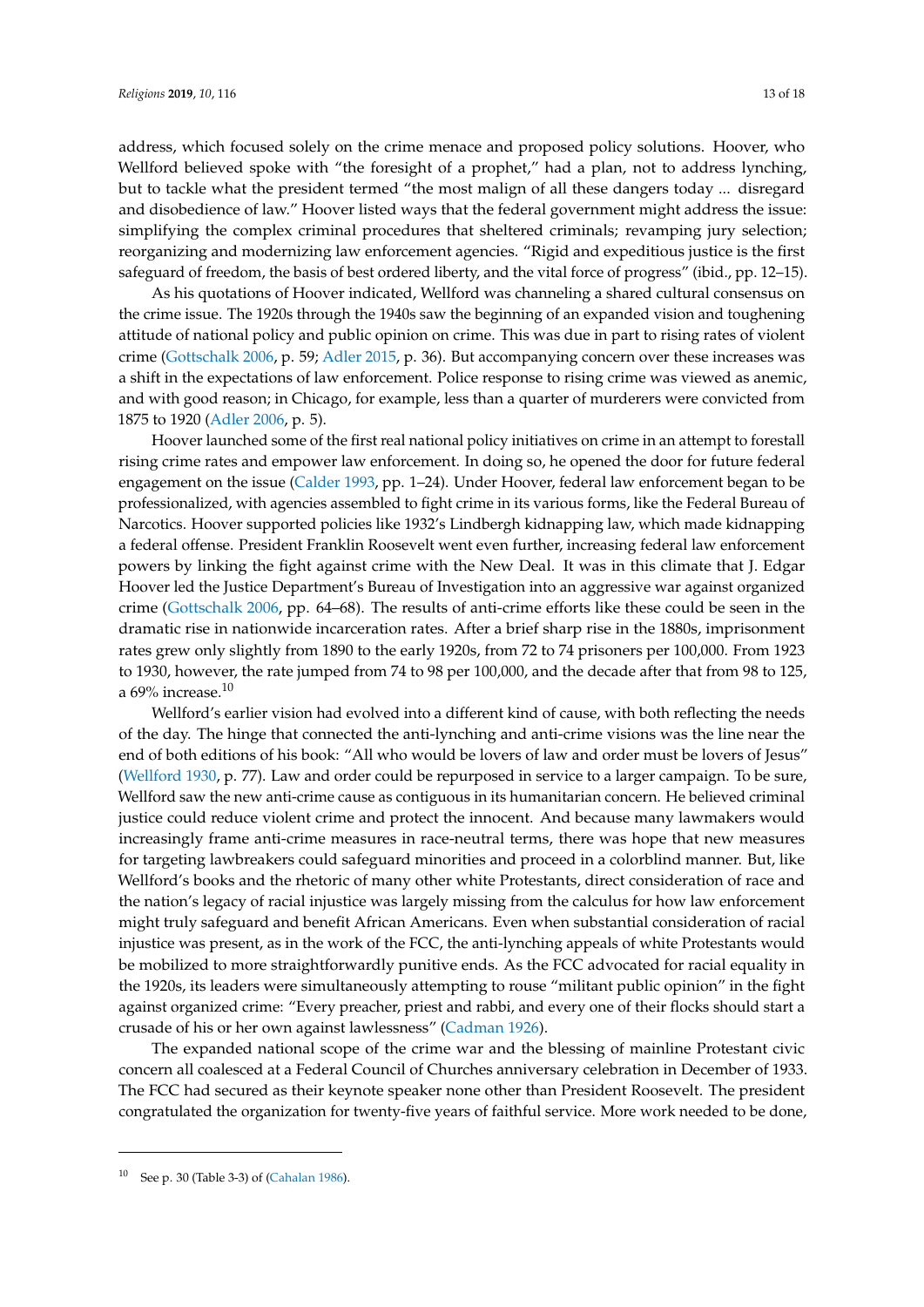but "your churches and the other churches—Gentile and Jew—recognize and stand ready to lead in a new war of peace—the war for social justice." This new war saw church and state as allies in the cause of economic fairness. The war also entailed bringing to justice the oppressive and dangerous mobs who practice "lynch law." But, Roosevelt continued, "a thinking America goes further. It seeks a government of its own that will be sufficiently strong to protect the prisoner and at the same time to crystallize public opinion so clear that government of all kinds will be compelled to practice a more certain justice. The judicial function of government is the protection of the individual and of the community through quick and certain justice. That function in many places has fallen into a sad state of disrepair. It must be a part of our program to reestablish it." An equitable economy and the elimination of lynching were not enough. A truly prosperous and fair America was an America safe from crime [\(Roosevelt](#page-16-23) [1933\)](#page-16-23).

Roosevelt mentioned lynching alongside crime as an area of concern, but it was clear what the focus of his agenda would be moving forward. At a national conference on crime a year later, Roosevelt said nothing about lynching, leading one NAACP leader to note his own "outrage . . . over F.D.R's expedient cowardice on the issue." Though numerous anti-lynching bills had been proposed over the past few decades, Congress had failed to pass any legislation against lynching. And yet they made kidnapping (an offense perceived as affecting white, wealthy Americans) a federal crime. When white lynchers actually violated the new Lindbergh kidnapping law by transporting a black victim across state lines, the FBI refused to prosecute them [\(Waldrep](#page-17-18) [2006,](#page-17-18) p. 229).

This is not to say that lawmakers were content to allow lynchers to continue perpetrating their crimes. Particularly during and after World War II, politicians grew sensitive to the ways public lynchings had become a blight on American international relations. President Harry Truman named the right to safety as a cornerstone of his civil rights agenda. He did not mention lynching by name, but it was clear that he had it in mind when he decried "lawless violence, and arbitrary arrest and punishment." Echoing lynching critics from a generation earlier, Truman argued that a society that permits "private and arbitrary violence" without due process of law will find itself corrupted. But, as Naomi Murakawa has shown, to make this argument in the context of a surging war on crime was to make a further claim: "To be killed by private persons or a mob was cruel; to be imprisoned or killed through due process of law preserved the nation's moral fabric" [\(Murakawa](#page-16-4) [2014,](#page-16-4) pp. 41–43).

The crystallization of public opinion around the crime issue and law and order was a fascination that captured Americans' minds for the rest of the twentieth century. And though it was often linked to anti-lynching measures, it would come to be implemented in ways that disproportionately affected people of color. In his study of lynching and criminal justice in the early twentieth century, Michael Pfeifer has shown how the modern death penalty emerged as a compromise between rural and working class supporters of lynching and middle class advocates for due process. The motivations underpinning the "rough justice" of lynching were channeled, under the influence of white reformers from the northeast, into the expansion of streamlined and technocratic modes of state-supervised capital punishment. However, because the two camps were both fundamentally committed to America's racial hierarchy, the death penalty remained a "highly racialized mechanism" that would disproportionately target people of color for the remainder of the century [\(Pfeifer](#page-16-0) [2004,](#page-16-0) pp. 122–53).

The lynching of black people grew rarer as the century wore on. But the continuation of punitive politics over the remainder of the twentieth century resulted in more people of color being incarcerated or placed under state surveillance. And at each stage in this continuation—from the surge of policing after the urban uprisings of the 1960s, to Nixon's law and order-styled silent majority, to the Reagan-era War on Drugs, to Bill Clinton's Violent Crime and Law Enforcement Act, to mention only major national initiatives—lawmakers were able to convince wide swaths of the public that the law needed to be strengthened and defended, and that justice could be executed in a colorblind manner. This was the peculiar problem of what has been called "the new Jim Crow;" punitive laws and procedures operated in seemingly race-neutral ways, and yet with devastating effects on communities of color [\(Alexander](#page-14-8) [2010\)](#page-14-8). As prominent Christians who provided an early source of twentieth-century law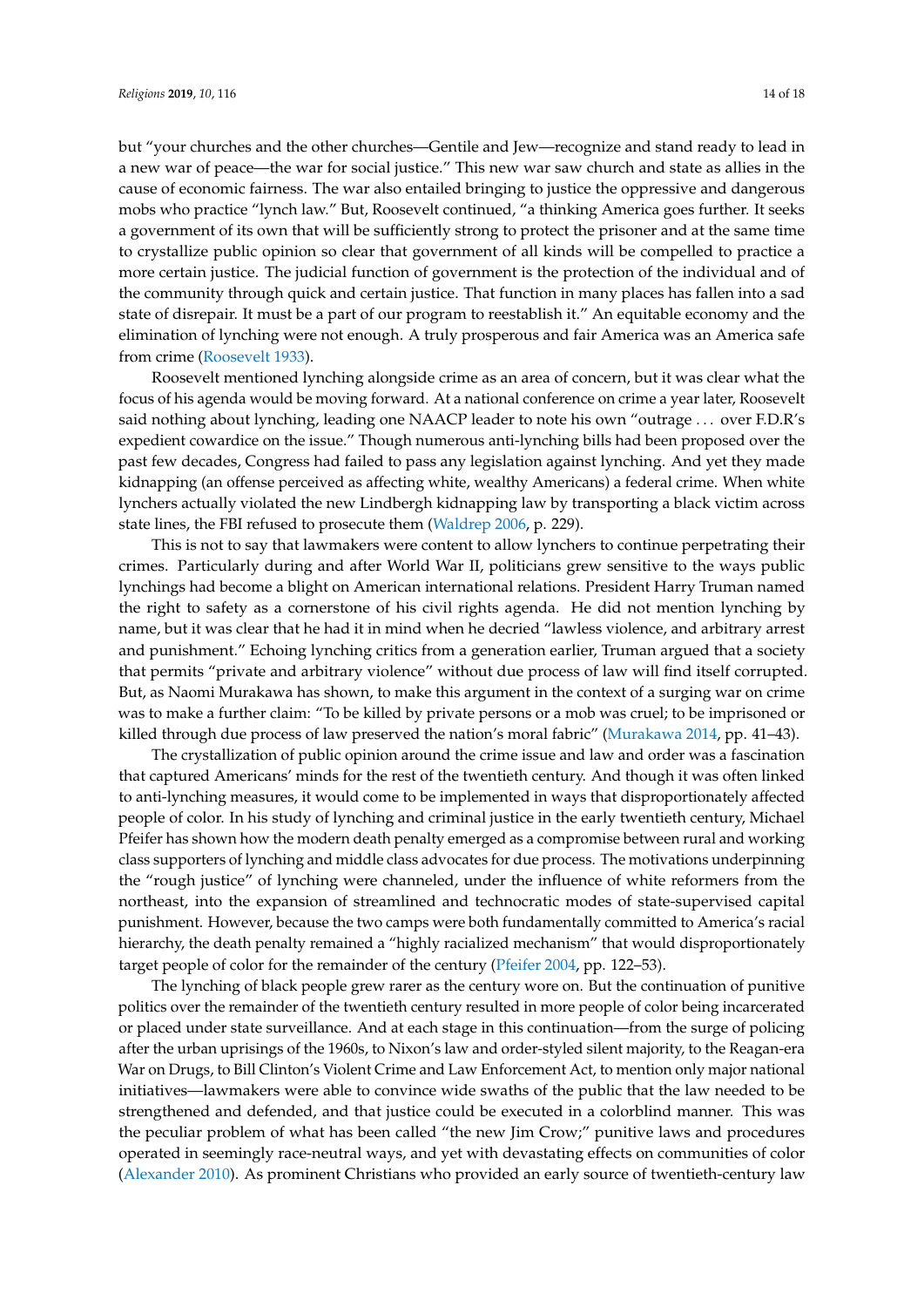and order fervor that regularly elided consideration of race, white Protestant anti-lynching advocates played an important role in this history.

The history of crime and punishment in America is a religious history, and one of good intentions often gone awry. The penitentiaries of the antebellum period were begun by Christians as humanitarian interventions into punitive and violent colonial-era justice, but quickly devolved into overcrowded and underfunded hellholes. Progressive era Protestants brought a reformist, scientifically-informed zeal to prison work, but regularly ran the risk of allying too closely with the increasingly bureaucratized institutions that sought social control. Evangelicals in the late twentieth century sought to remake entire wings of prisons as peaceful "God pods," where individual inmates might experience moral transformation. However, in their fervor they sometimes marginalized non-evangelical inmates and found themselves caught up into troubling punitive aspects of the carceral state [\(Graber](#page-15-17) [2011;](#page-15-17) [Skotnicki](#page-17-19) [2000;](#page-17-19) [Freedman](#page-15-24) [1981;](#page-15-24) [Sullivan](#page-17-20) [2009;](#page-17-20) [Erzen](#page-15-25) [2017\)](#page-15-25). The ways white Protestants framed their early twentieth-century lynching advocacy on the cusp of a national war on crime tracks with this broader pattern.

Over the past decade, everyday Americans have started to wrestle more intensely with their nation's troubling status as the world leader in incarceration and its disparate effects on people of color (like the fact that black men are imprisoned at a rate 6.5 times higher than white men) [\(Forman](#page-15-26) [2012,](#page-15-26) p. 22; [National Research Council's Committee on Causes and Consequences of High](#page-16-24) [Rates of Incarceration](#page-16-24) [2014,](#page-16-24) p. 13). Popular films like *13th* have zeroed in on contemporary racial inequalities in criminal justice that stem from nation's history of racist practices like convict leasing in the late nineteenth century. Lynching has rightly become part of this conversation too. Bryan Stevenson, a popular author and criminal justice reform advocate, has recognized that one way forward for Americans in moving beyond mass incarceration is to take stock of their history of lynching of black people, in all its horror. To that effect, Stevenson led the Equal Justice Initiative to build a memorial in Montgomery, AL to the men and women who had been lynched and as a clear recognition of how the horrific practice of punishment prefigured the violence that mass incarceration has wrought upon communities of color for the rest of the twentieth century [\(Mayfield](#page-16-25) [2017\)](#page-16-25). As this article has shown, understanding of the connection of lynching to mass incarceration must also include consideration of responses to lynching. White Protestant anti-lynching advocates saw their cause as a Christian humanitarian intervention. But in seeking to create a "lynchless land," they helped instill a strong confidence in law and order that has proven difficult for later generations of Americans to abandon.

**Funding:** This research received no external funding.

**Conflicts of Interest:** The author declares no conflict of interest.

#### **References and Notes**

- <span id="page-14-7"></span>Adler, Jeffrey S. 2006. 'It Is His First Offense. We Might as Well Let Him Go': Homicide and Criminal Justice in Chicago, 1875–1920. *Journal of Social History* 40: 5–24. [\[CrossRef\]](http://dx.doi.org/10.1353/jsh.2006.0067)
- <span id="page-14-6"></span>Adler, Jeffrey S. 2015. Less Crime, More Punishment: Violence, Race, and Criminal Justice in Early Twentieth-Century America. *The Journal of American History* 102: 34–46. [\[CrossRef\]](http://dx.doi.org/10.1093/jahist/jav173)

<span id="page-14-8"></span><span id="page-14-4"></span>Alexander, Michelle. 2010. *The New Jim Crow: Mass Incarceration in the Age of Colorblindness*. New York: New Press. *Annual of the Southern Baptist Convention*. 1936. St. Louis, MO. Available online: [http://media2.sbhla.org.s3.](http://media2.sbhla.org.s3.amazonaws.com/annuals/SBC_Annual_1936.pdf) [amazonaws.com/annuals/SBC\\_Annual\\_1936.pdf](http://media2.sbhla.org.s3.amazonaws.com/annuals/SBC_Annual_1936.pdf) (accessed on 16 February 2019).

<span id="page-14-5"></span>*Annual of the Southern Baptist Convention*. 1937. New Orleans, LA. Available online: [http://media2.sbhla.org.s3.](http://media2.sbhla.org.s3.amazonaws.com/annuals/SBC_Annual_1937.pdf) [amazonaws.com/annuals/SBC\\_Annual\\_1937.pdf](http://media2.sbhla.org.s3.amazonaws.com/annuals/SBC_Annual_1937.pdf) (accessed on 16 February 2019).

<span id="page-14-3"></span><span id="page-14-2"></span>Apel, Dora. 2004. *Imagery of Lynching: Black Men, White Women, and the Mob*. New Brunswick: Rutgers University Press. Associated Press. 1930. Mob Intent on Lynching Negro Was Driven off. *The Sedalia Democrat*, May 9.

<span id="page-14-0"></span>Biblical Recorder. 1933. The Alabama Lynchings. *Biblical Recorder*, August 30.

<span id="page-14-1"></span>Blum, Edward J. 2005. *Reforging the White Republic: Race, Religion, and American Nationalism, 1865–1898*. Baton Rouge: Louisiana State University Press.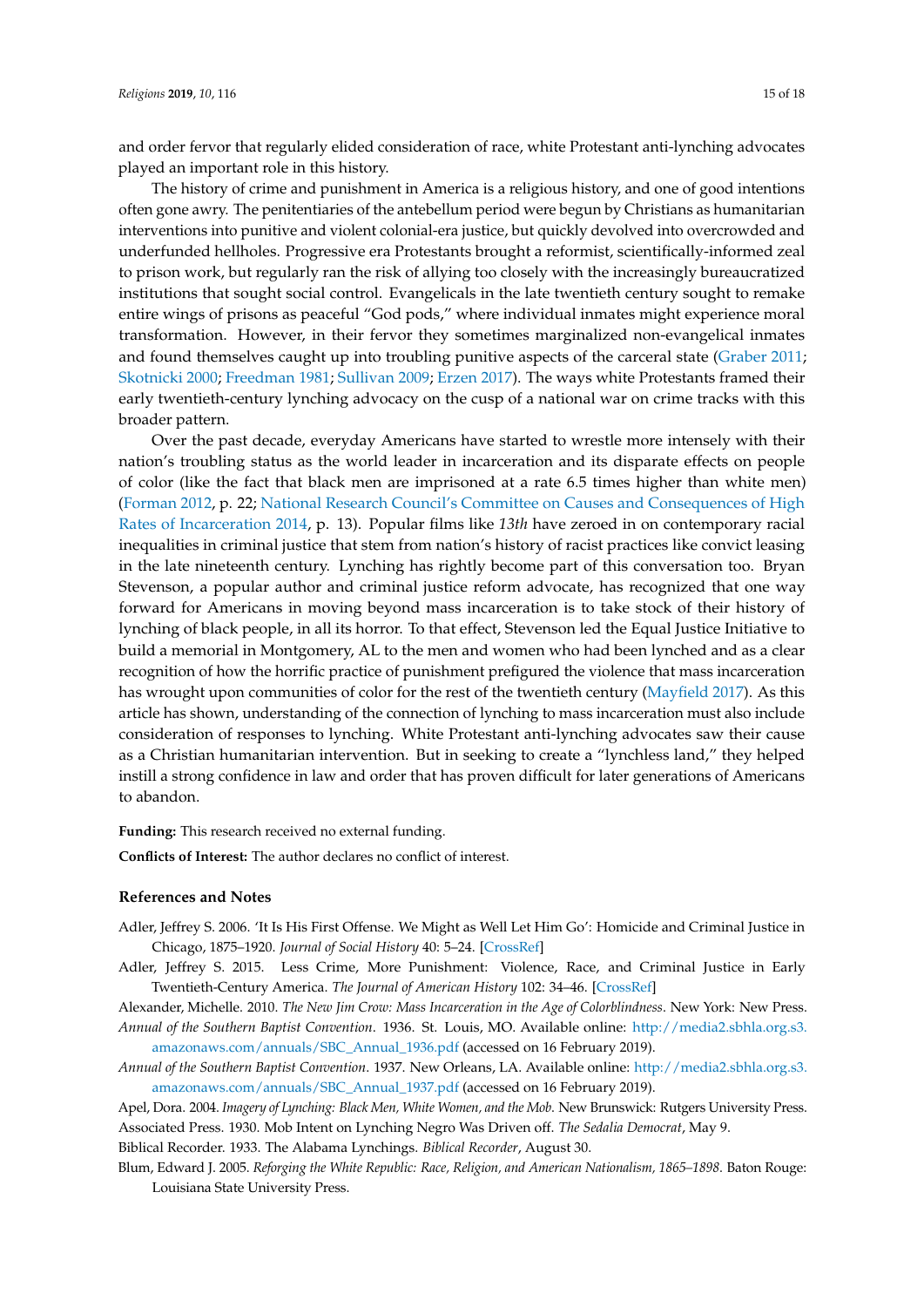<span id="page-15-8"></span>Blum, Edward J. 2007. *W. E. B. Du Bois, American Prophet*. Philadelphia: University of Pennsylvania Press.

- <span id="page-15-9"></span>Blum, Edward J., and Paul Harvey. 2012. *The Color of Christ: The Son of God and the Saga of Race in America*. Chapel Hill: University of North Carolina Press.
- <span id="page-15-10"></span>Brooks, Gwendolyn. n.d. The Chicago Defender Sends a Man to Little Rock. National Humanities Center Resource Toolbox the Making of African American Identity: Vol. III, 1917–1968. Available online: <http://nationalhumanitiescenter.org/pds/maai3/protest/text11/brookschicagodefender.pdf> (accessed on 15 December 2018).
- <span id="page-15-6"></span>Brundage, W. Fitzhugh. 1997. The Roar on the Other Side of Silence: Black Resistance and White Violence in the American South, 1880–1940. In *Under Sentence of Death: Lynching in the South*. Edited by W. Fitzhugh Brundage. Chapel Hill: The University of North Carolina Press, pp. 271–91.
- <span id="page-15-22"></span>Cadman, S. Parkes. 1926. Our National Shame: A Searching Discussion of the Crime Problem. *Christian Herald*, May 29.
- <span id="page-15-23"></span>Cahalan, Margaret Werner. 1986. Historical Corrections Statistics in the United States, 1850–1984. U.S. Department of Justice. Available online: <http://www.bjs.gov/content/pub/pdf/hcsus5084.pdf> (accessed on 16 February 2019).
- <span id="page-15-21"></span>Calder, James D. 1993. *The Origins and Development of Federal Crime Control Policy: Herbert Hoover's Initiatives*. Westport: Praeger.
- <span id="page-15-15"></span>Candler, Warren. 1903. Must Put Down the Mob or Be Put Down by It. *Biblical Recorder*, September 23.
- <span id="page-15-14"></span>Carpenter, L. L. 1946. Baptist State Convention. *Biblical Recorder*, December 4.
- <span id="page-15-0"></span>Carter, Heath W. 2015. *Union Made: Working People and the Rise of Social Christianity in Chicago*. New York: Oxford University Press.
- <span id="page-15-1"></span>Carter, Heath W. 2017. Social Christianity in America. In *Oxford Research Encyclopedia of Religion*. New York: Oxford University Press.
- <span id="page-15-13"></span>Christian Century. 1947. Speak Firmly on Race, Then Renege. *Christian Century*, February 5.

<span id="page-15-3"></span><span id="page-15-2"></span>Coffman, Elesha J. 2013. *The Christian Century and the Rise of the Protestant Mainline*. New York: Oxford University Press. Cone, James H. 2012. *The Cross and the Lynching Tree*. Maryknoll: Orbis Books.

- <span id="page-15-18"></span>Crowe, Charles. 1968. Racial Violence and Social Reform-Origins of the Atlanta Riot of 1906. *The Journal of Negro History* 53: 234–56. [\[CrossRef\]](http://dx.doi.org/10.2307/2716218)
- <span id="page-15-4"></span>Curtis, Heather D. 2018. *Holy Humanitarians: American Evangelicals and Global Aid*. Cambridge: Harvard University Press.
- <span id="page-15-7"></span>Du Bois, William Edward Burghardt. 1920. *Darkwater: Voices from within the Veil*. New York: Harcourt, Brace and Company.
- <span id="page-15-25"></span>Erzen, Tanya. 2017. *God in Captivity: The Rise of Faith-Based Prison Ministries in the Age of Mass Incarceration*. Boston: Beacon Press.
- <span id="page-15-20"></span>Federal Council of Churches. 1932. *At the Crossroads in Race Relations: Eleventh Annual Report of the Department of Race Relations*. New York: Federal Council of Churches.
- <span id="page-15-19"></span>Federal Council of Churches of Christ in America. 1923. *Mob Murder in America: The Challenge Which Lynching Brings to the Churches*. New York: Federal Council of Churches of Christ in America.
- <span id="page-15-26"></span>Forman, James, Jr. 2012. Racial Critiques of Mass Incarceration: Beyond the New Jim Crow. *New York University Law Review* 87: 21–69.
- <span id="page-15-24"></span>Freedman, Estelle B. 1981. *Their Sisters' Keepers: Women's Prison Reform in America, 1830–1930*. Ann Arbor: University of Michigan Press.
- <span id="page-15-16"></span>Gerber, David A. 1992. Lynching and Law and Order: Origin and Passage of the Ohio Anti-Lynching Law of 1896. In *Lynching, Racial Violence, and Law*. Edited by Paul Finkelman. New York: Garland Publishing, pp. 189–207.
- <span id="page-15-5"></span>Gottschalk, Marie. 2006. *The Prison and the Gallows: The Politics of Mass Incarceration in America*. New York: Cambridge University Press.
- <span id="page-15-17"></span>Graber, Jennifer. 2011. *The Furnace of Affliction: Prisons & Religion in Antebellum America*. Chapel Hill: University of North Carolina Press.
- <span id="page-15-12"></span>Grem, Darren E. 2006. Sam Jones, Sam Hose, and the Theology of Racial Violence. *The Georgia Historical Quarterly* 90: 35–61.
- <span id="page-15-11"></span>Grimke, Francis J. 1899. *The Lynching of Negroes in the South: Its Causes and Remedy*. Washington, DC: Fifteenth Presbyterian Chruch.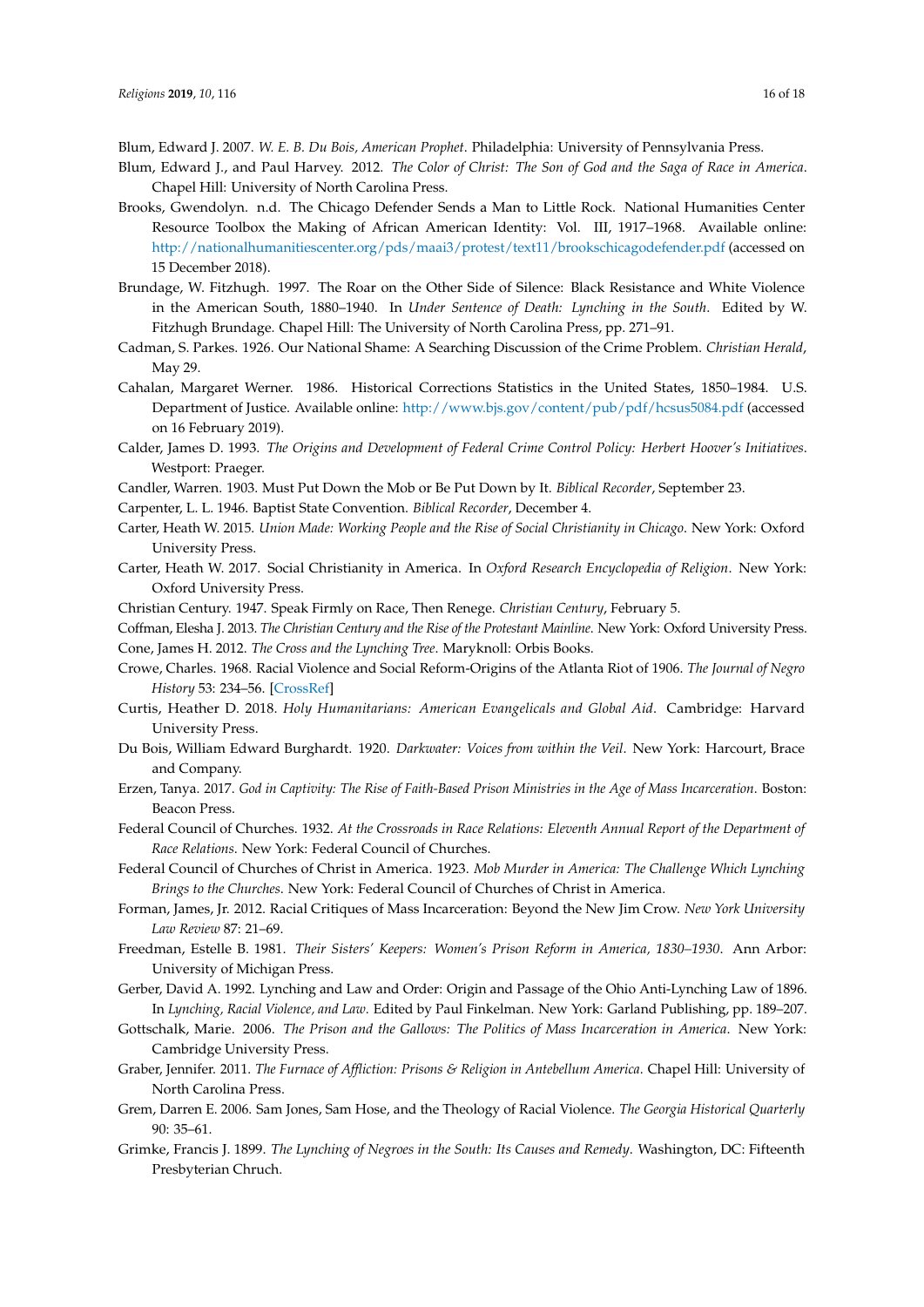- <span id="page-16-11"></span>Haley, Curtis B. 1930. *Journal of the Twenty-First General Conference of the Methodist Episcopal Church, South*. Nashville: Methodist Episcopal Church, South Publishing House.
- <span id="page-16-13"></span>Haley, Curtis B. 1934. *Journal of the Twenty-Second General Conference of the Methodist Episcopal Church, South*. Nashville: Methodist Episcopal Church, South Publishing House.
- <span id="page-16-12"></span>Hall, Jacquelyn Dowd. 1993. *Revolt Against Chivalry: Jessie Daniel Ames and the Women's Campaign against Lynching*. New York: Columbia University Press.
- <span id="page-16-21"></span>Hillyer, George. 1913. Prevention of Crime vs. Coddling the Criminal. *Journal of the American Institute of Criminal Law and Criminology* 4: 455–56.
- <span id="page-16-22"></span>Hillyer, George, N. W. P. Bacon, W. C. Lattimore, J. B. Hawthorne, F. C. McConnell, and E. E. Folk. 1906. Hillyer Resolutions. Chattanooga, TN. Available online: <http://www.sbc.net/resolutions/688/hillyer-resolutions> (accessed on 16 February 2019).
- <span id="page-16-20"></span>Hillyer, George. n.d. *Criminal Law & Law Reform Speeches, 1910–1911. Series 1, Subseries IV, Box 1, Folder 5*. Atlanta: Kenan Research Center at the Atlanta History Center.
- <span id="page-16-5"></span>Hinton, Elizabeth. 2016. *From the War on Poverty to the War on Crime: The Making of Mass Incarceration in America*. Cambridge: Harvard University Press.
- <span id="page-16-14"></span>Kenaston, Connor S. 2015. Methodists and Lynching: Racial Violence and the Methodist Episcopal Church, South, 1880–1930. *Methodist Review* 7: 21–43.
- <span id="page-16-15"></span>Lindsey, Rachel McBride. 2014. 'THIS BARBAROUS PRACTICE': Southern Churchwomen and Race in the Association of Southern Women for the Prevention of Lynching, 1930–1942. *The Journal of Southern Religion* 16. Available online: <http://jsreligion.org/issues/vol16/lindsey.html> (accessed on 16 February 2019).
- <span id="page-16-16"></span>Locke, Edwin, ed. 1916. *Journal of the Twenty-Seventh Delegated General Conference of the Methodist Episcopal Church*. New York: The Methodist Book Concern.
- <span id="page-16-7"></span>Mathews, Donald G. 2004. Lynching Is Part of the Religion of Our People: Faith in the Christian South. In *Religion in the American South: Protestants and Others in History and Culture*. Edited by Beth Barton Schweiger and Donald G. Mathews. Chapel Hill: The University of North Carolina Press, pp. 153–94.
- <span id="page-16-1"></span>Mathews, Donald G. 2017. *At the Altar of Lynching: Burning Sam Hose in the American South*. New York: Cambridge University Press.
- <span id="page-16-8"></span>Mathews, Mary Beth. 2015. African Americans Speak to Spectacle Lynchings. *Journal of Southern Religion* 17. Available online: <http://jsreligion.org/issues/vol17/Mathews.html> (accessed on 16 February 2019).
- <span id="page-16-25"></span><span id="page-16-2"></span>Mayfield, D. L. 2017. Facing Our Legacy of Lynching. *Christianity Today*, August 18.
- Miller, Robert Moats. 1957. The Protestant Churches and Lynching, 1919–1939. *The Journal of Negro History* 42: 118–31. [\[CrossRef\]](http://dx.doi.org/10.2307/2715687)
- <span id="page-16-19"></span>Ministers Plead for the Preservation of Our Civilization, Now in Peril Because of Lawlessness and Mob Violence. n.d. In *Judge George Hillyer Papers, Series I, Subseries II, Box 2, Folder 7*. Atlanta: Kenan Research Center at the Atlanta History Center.
- <span id="page-16-9"></span>Minutes of the General Assembly of the Presbyterian Church, U.S. 1921
- <span id="page-16-17"></span>Mixon, Gregory, and Clifford Kuhn. 2015. Atlanta Race Riot of 1906. New Georgia Encyclopedia. Available online: <https://www.georgiaencyclopedia.org/articles/history-archaeology/atlanta-race-riot-1906> (accessed on 16 February 2019).
- <span id="page-16-4"></span>Murakawa, Naomi. 2014. *The First Civil Right: How Liberals Built Prison America*. New York: Oxford University Press.
- <span id="page-16-24"></span>National Research Council's Committee on Causes and Consequences of High Rates of Incarceration. 2014. *The Growth of Incarceration in the United States: Exploring Causes and Consequences*. Edited by Jeremy Travis, Bruce Western and Steve Redburn. Washington, DC: The National Academies Press.
- <span id="page-16-18"></span><span id="page-16-6"></span>*New York Times*. 1906. Rioting Goes on, Despite Troops. *New York Times*, September 24.
- Patterson, Orlando. 1998. *Rituals of Blood: Consequences of Slavery in Two American Centuries*. New York: Basic Civitas Books.
- <span id="page-16-3"></span><span id="page-16-0"></span>Pfeifer, Michael J. 2004. *Rought Justice: Lynching and American Society, 1874–1947*. Urbana: University of Illinois Press. Raper, Arthur Franklin. 1933. *The Tragedy of Lynching*. Chapel Hill: The University of North Carolina Press.
- <span id="page-16-23"></span>Roosevelt, Franklin Delano. 1933. Address to Federal Council of Churches of Christ. Master Speech File, box 16, number 669. Franklin D. Roosevelt Presidential Library & Museum. Available online: [http://www.fdrlibrary.](http://www.fdrlibrary.marist.edu/_resources/images/msf/msf00689) [marist.edu/\\_resources/images/msf/msf00689](http://www.fdrlibrary.marist.edu/_resources/images/msf/msf00689) (accessed on 16 February 2019).
- <span id="page-16-10"></span>Rowe, Gilbert T., and Curtis B. Haley, eds. 1922. *Journal of the Nineteenth General Conference of the Methodist Episcopal Church, South*. Nashville: Methodist Episcopal Church, South Publishing House.